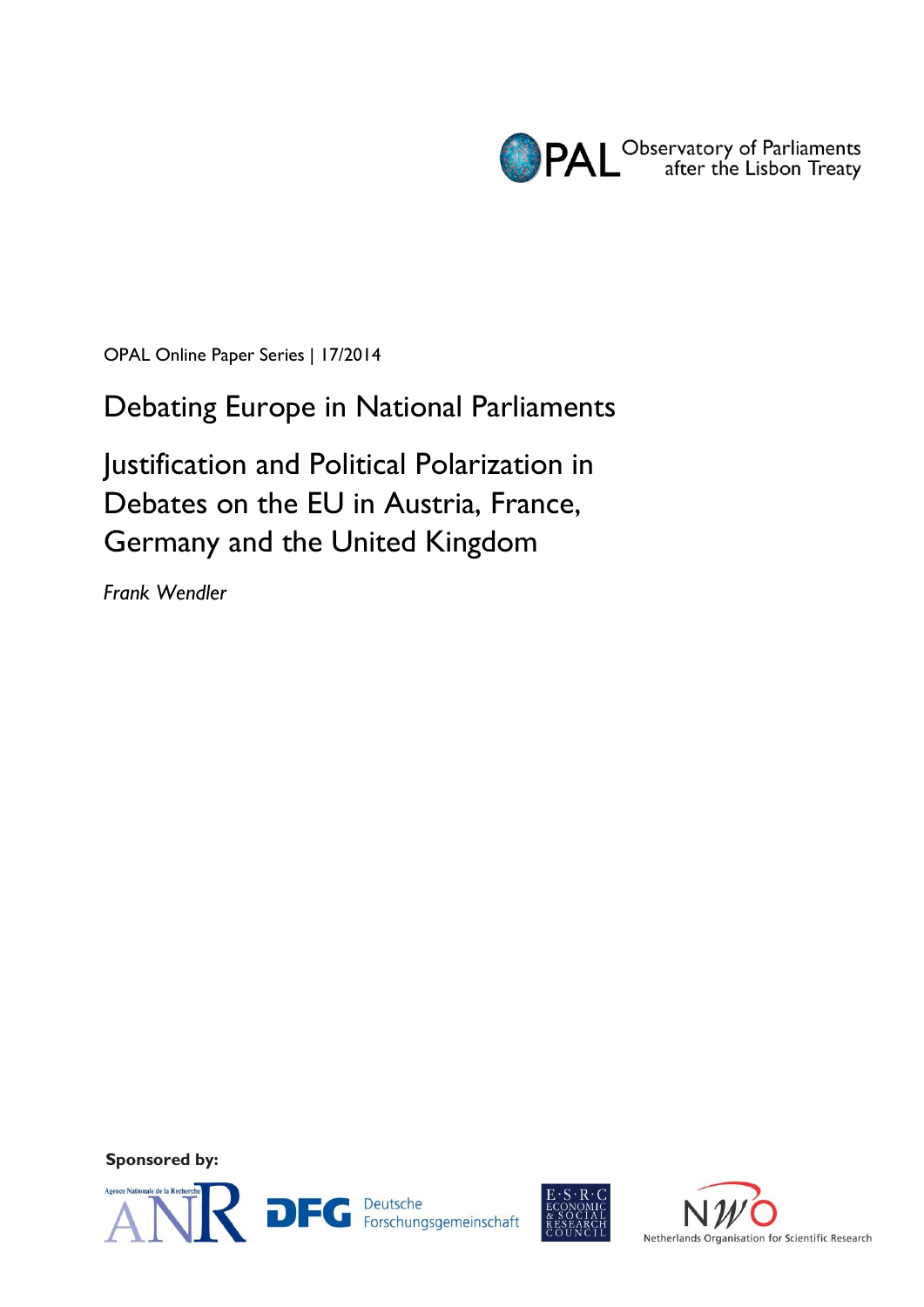This online paper series is published by the **Observatory of Parliaments after the Lisbon Treaty** (OPAL).

OPAL is a scientific consortium comprising researchers from four partner institutions:









**University of Cologne** 

OPAL Online Papers are published at **www.opal-europe.org**.

**Series Editors:** Thomas Christiansen, Anna-Lena Högenauer & Ariella Huff **ISBN**: 978-94-91704-07-9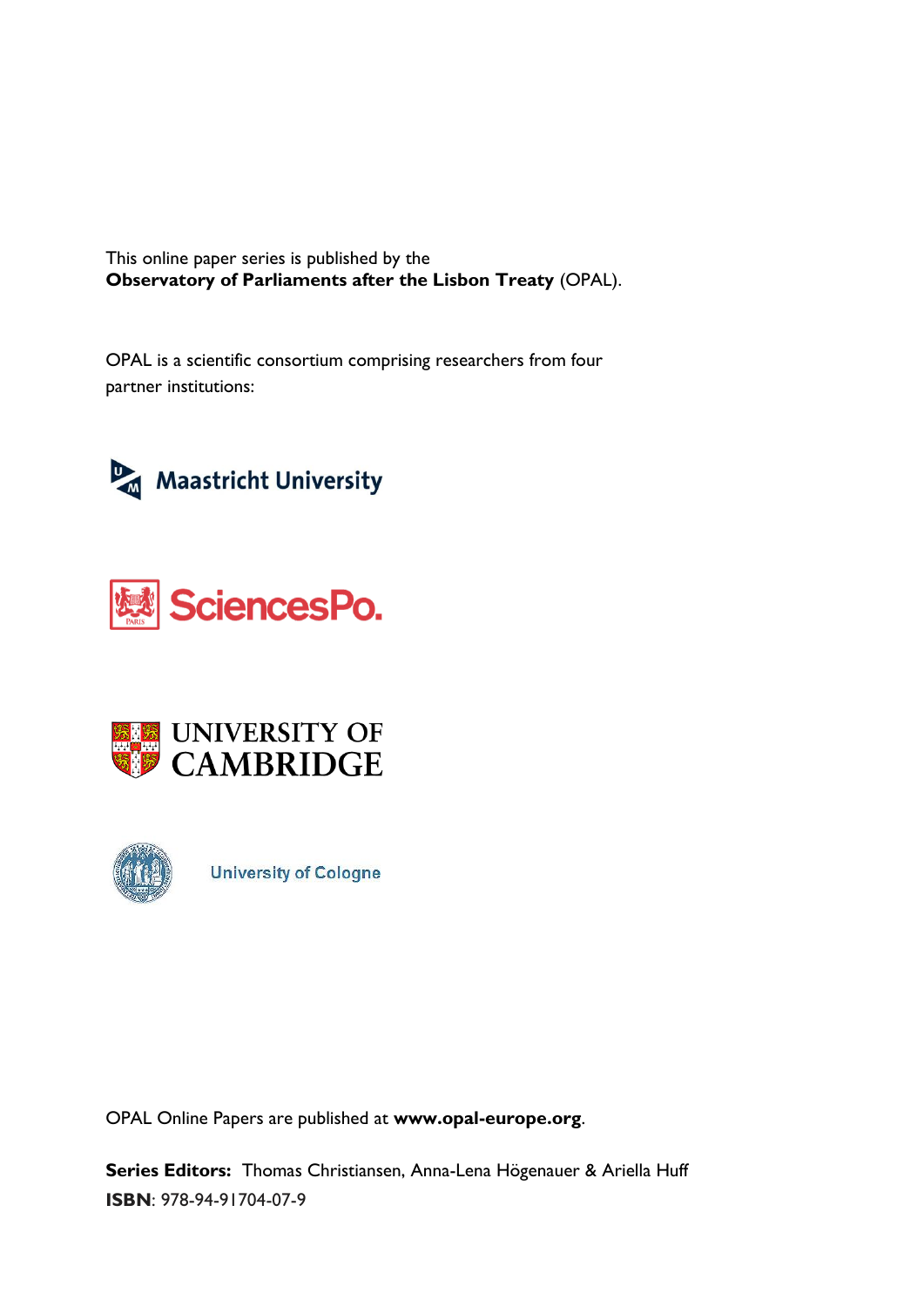## Debating Europe in National Parliaments

# Justification and Political Polarization in Debates on the EU in Austria, France, Germany and the United Kingdom

*Frank Wendler*

#### **Abstract**

*The paper presents a research project by the author on the evolution of plenary debates about European integration within the parliaments of four EU Member States (Austria, France, Germany, and the United Kingdom). Addressing the previously under-explored communicative function of parliaments in the context of EU governance, the project investigates the links between different types of argumentative justification, and patterns of polarization between parliamentary speakers and parties. In theoretical terms, a discourse theoretical approach that distinguishes pragmatic, ethical, and moral types of justification is combined with a theoretical model of differential Europeanization. Building on this model, the approach taken here relates discourse-, actor-related and institutional elements to theorize generalizable links between different types of argumentative justification and political polarization across different cases. Moreover, the model is used to explain comparative variation in the intensity of different kinds of contention on European governance between different topics and countries. In its empirical part, the paper presents some insights from the empirical data gained through the computer-based manual coding of plenary debates between 2005 and 2012. Citing examples from debates about the revision of the EU Treaties and the resolution of the European debt crisis, the paper concludes that the communicative function of national parliaments in relation to the EU is generally a more informative source on political contention about European integration than previously recognized in existing research. Moreover, the findings confirm the existence of links between the argumentative and contestation dimensions, as demonstrated through a distinction between problem-solving, directional and legitimacy debates that each evolve through characteristic patterns of party political polarization.*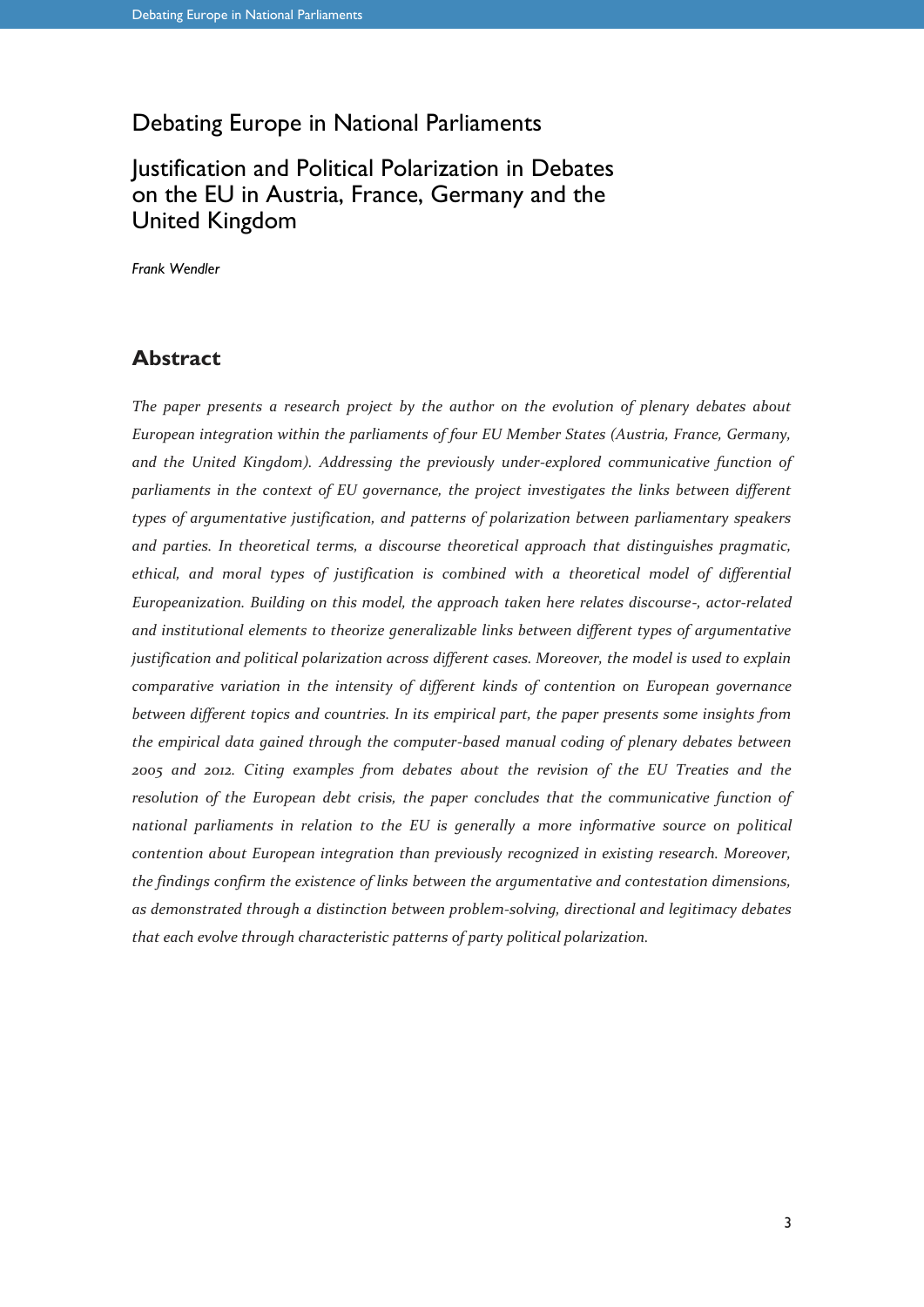## Debating Europe in National Parliaments

# Justification and Political Polarization in Debates on the EU in Austria, France, Germany and the United Kingdom

*Frank Wendler*

#### **1. Introduction**

The research literature about the Europeanization of national parliaments has grown quickly in recent years (Raunio 2009, Holzhacker 2007a,b, O´Brennan/Raunio 2007, Goetz/Mayer-Sahling 2008). However, one aspect of this topic has remained under-explored – namely, the communicative role of domestic legislatures, which evolves through public debate about decisions, policies and institutions of the European Union. Existing research has mostly justified this omission by pointing at the limited amount of plenary time devoted to EU issues, and some contributions have even developed theory-based explanations of the passive role of parliaments as arenas for debate about European integration (Raunio 2011). However, more recent contributions have begun to recognize public communication as an important element of the Europeanization of national parliaments (empirical contributions to this debate are found in Auel/Raunio 2012, Maatsch 2010, 2013, Wendler 2011, 2013d, 2014, see also Raunio 2011: 319, 2009: 319-22 for a discussion of this question).

In empirical terms, this appears justified by the clearly increased number and salience of parliamentary debates as highlighted during the recent Eurozone crisis, when parliamentary controversies about crisis management measures such as the Greek bailout and institutional innovations such as the European Stabilization Mechanism made headline news in several of the Eurozone countries. In normative terms, moreover, the communicative role of national parliaments is of obvious interest to scholars concerned with the role of public deliberation for the alleviation of the EU democratic deficit (Eriksen/Fossum 2002) and the potentially negative effects of European integration on domestic parliamentary democacy (Börzel/Sprungk 2007). At the intersection of these two debates, national parliaments are in a unique position as institutions that are both directly affected by Europeanization and represent the primary arena for the democratic legitimization of and public debate about decisions in the context of European governance. In this context, few other arenas for a direct exchange and discussion between political leaders about European governance come to mind at the level of domestic politics apart from national parliaments (including coverage in the media, where statements are both mediated and speakers unable to directly engage with each other). This assessment even extends beyond the national level and qualifies national parliaments as probably the only forum for public debate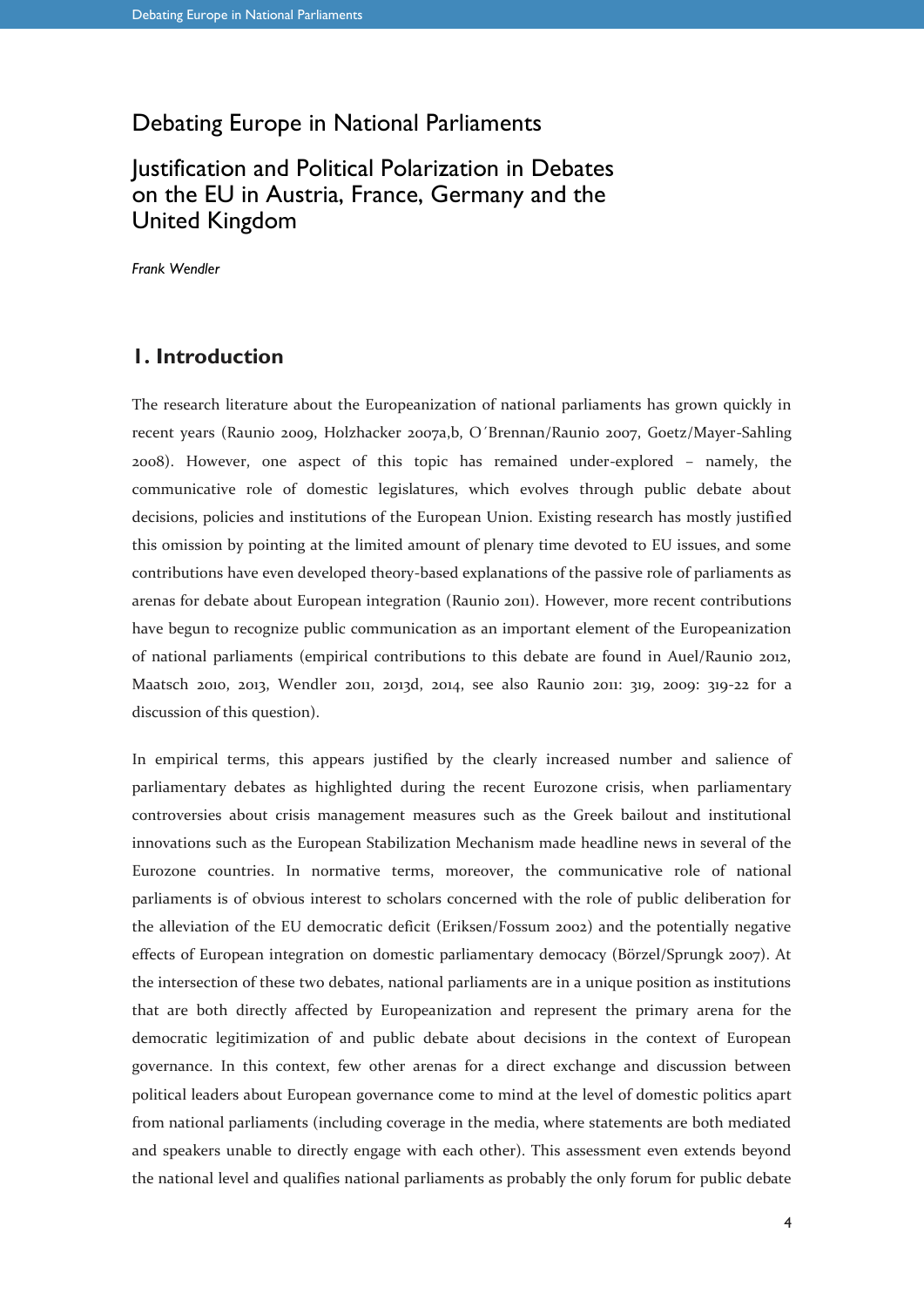about European integration between political elites at the current stage, as the communicative role of the European Parliament still appears limited.

Moreover, existing research has pointed to limitations on the activity of domestic legislatures within their scrutiny and mandating function towards domestic governments in the context of EU decision-making. Although control mechanisms are formally institutionalized in all European legislatures, they often remain unused or only partly effective as their application is inhibited by time and resource constraints, dilemmas between effective decision-making and executive accountability, and party political constraints particularly on the majority groups controlling parliamentary veto options (Beichelt 2012, Benz/Auel 2005, Pollak/Slominski 2009, Saalfeld 2005). The debating function of parliaments, in turn, may be less affected by these constraints, as the public discussion on European policies is not as strongly affected by decision-making dilemmas or time constraints, and is less dependent on parliamentary majorities to be enacted than scrutiny measures. Against this background, an interesting question both for researchers and practitioniers is whether a more active debating role could be a promising perspective for national parliaments beyond their role as scrutinizers of domestic executives. From this normative point of view, national parliaments could develop their role in European governance by strengthening what they are arguably good at: to speak to national publics and to expose competing political concepts for European governance through contentious public debate between speakers with different roles and party political affiliations. To develop this argument, however, we need more insights about the actual evolution of debates, concerning their intensity, the thematic content of debates and evolving styles of political interaction and polarization.

Against the background of these empirical and normative observations, this paper presents the theoretical approach, method and some empirical findings of a research project by the author that looks at the debating role of national parliaments in four EU Member States (the Austrian Nationalrat, the French Assemblée Nationale, the German Bundestag, and the British House of Commons). More specifically, the project approaches this topic by asking about the links between two aspects of public communication about European integration: the discursive content of argumentative justifications and related controversies on the one hand, and the patterns of political polarization that emerge between political actors and parties in the parliamentary arena, on the other. Through this approach, the project seeks to link the literatures dealing with the discursive justification of supranational governance towards the public (Neyer 2006, 2011, Manners 2011, Daase et al. 2012) with the debate on the party political contestation of European politics and its potentially emerging 'politicization' (Marks/Steenbergen 2004, Kriesi et al. 2008, Hooghe/Marks 2008, Zürn/de Wilde 2012, Statham/Trenz 2012). In this sense, the main question of the project is what links can be drawn between different kinds of argumentative justification for European governance, and various modes of political polarization discussed in the party politics literature. In this sense, the project also speaks to the question of a potentially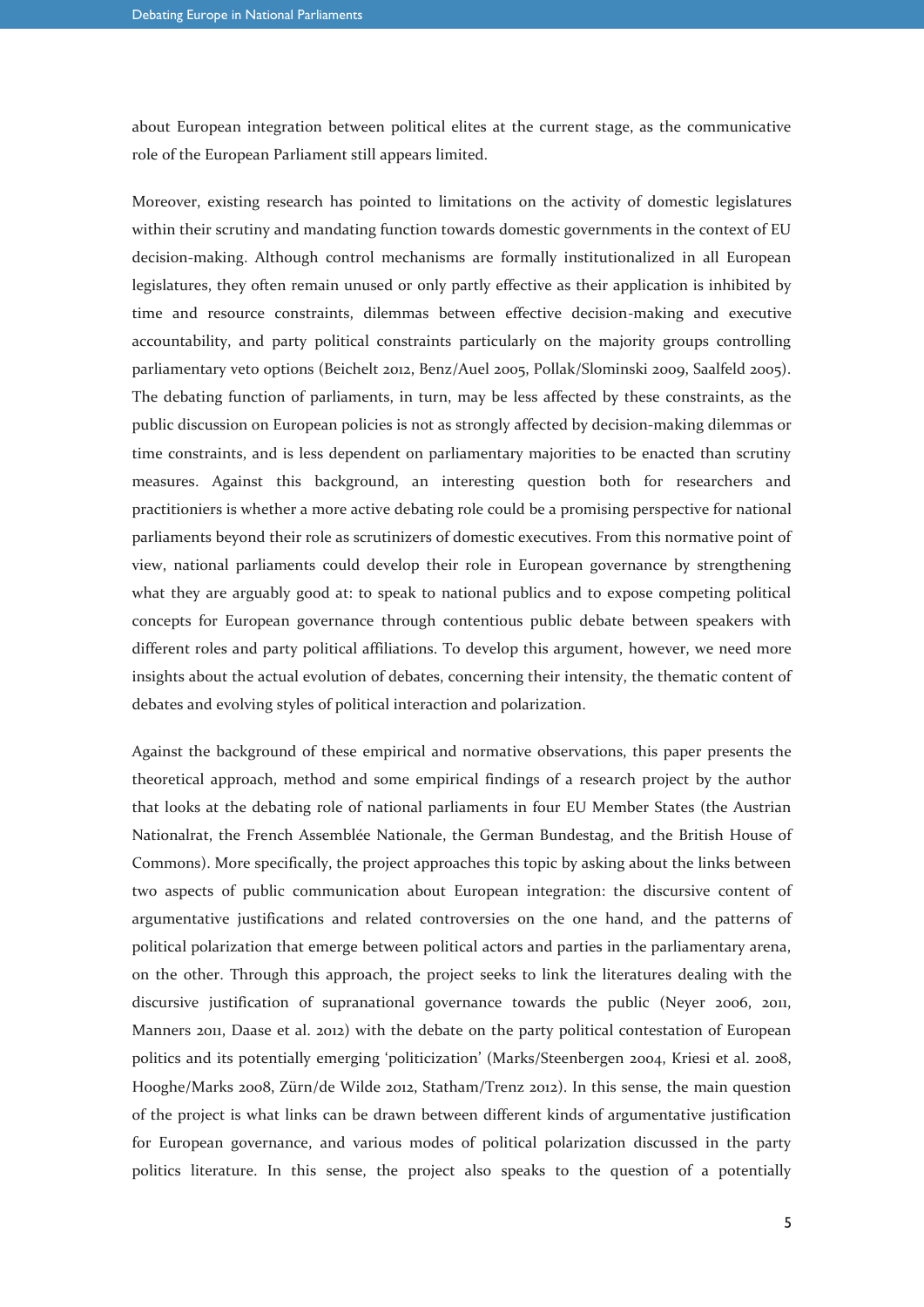transformative effect of European integration on existing party political cleavages, as widely discussed in research about party politics in the EU (Marks 2004, for an overview of the debate, see also Statham et al. 2010). Beyond the main research question, the project also seeks to investigate differences between the various national parliaments as an addition to comparative research on legislatures (Arter 2007), and establish comparisons between various thematic segments of the debate on European integration. Against this background, the purpose of this particular paper is to acquaint the reader with the theoretical and methodical approach of the project, and to give an overview of some of the empirical findings at the present state. Some of these results have been published in working papers and journal articles, and are due to be summarized in a forthcoming book by the author. While some of the explanations in this paper therefore need to remain at a relatively general level because of restrictions of space, reference will be made to previously published results and to ongoing research within the project.

The remainder of the paper is structured in four parts: The two following sections present the theoretical framework (ch.2) and the empirical basis and methodology of the project (ch.3). The subsequent section gives an overview of the existing empirical findings (ch.4), which are summarized in a conclusion (ch. 5).

#### **2. Theoretical framework**

The research question outlined above requires a theoretical framework that links discursive, actor-related and institutional elements in a comparative perspective, allowing the evaluation of hypotheses about the links between the dimensions of discursive justification and political polarization. To this end, the project combines discourse theoretical elements with a framework that is based on the well-established "Goodness of Fit" model of Europeanization (Börzel 2005, Börzel/Risse 2007, Ladrech 2010: 21-35, Bulmer 2007: 51-55) but adapted to the specific topic of party political debate on European integration in national parliaments.

Borrowing from this model, it is assumed that conflicts about issues of European integration within EU Member States result from adaptational pressures (or a 'misfit') between supranational and domestic institutions and policies. These pressures are, however, not assumed as an objectively measurable given but seen as discursively constructed by speakers in the parliamentary arena, depending on their political motives, the institutional environment, and the topic in question. Applying the twofold interpretation of the model in the theoretical languages of rationalist and constructivist institutionalism (cp. Börzel 2005: 52-56), sources of conflict over Europeanization therefore present themselves in two different forms: either as expected changes in the distribution of legal, economic and political resources between domestic actors resulting from European decision-making, or as tensions between normative values, norms and symbols of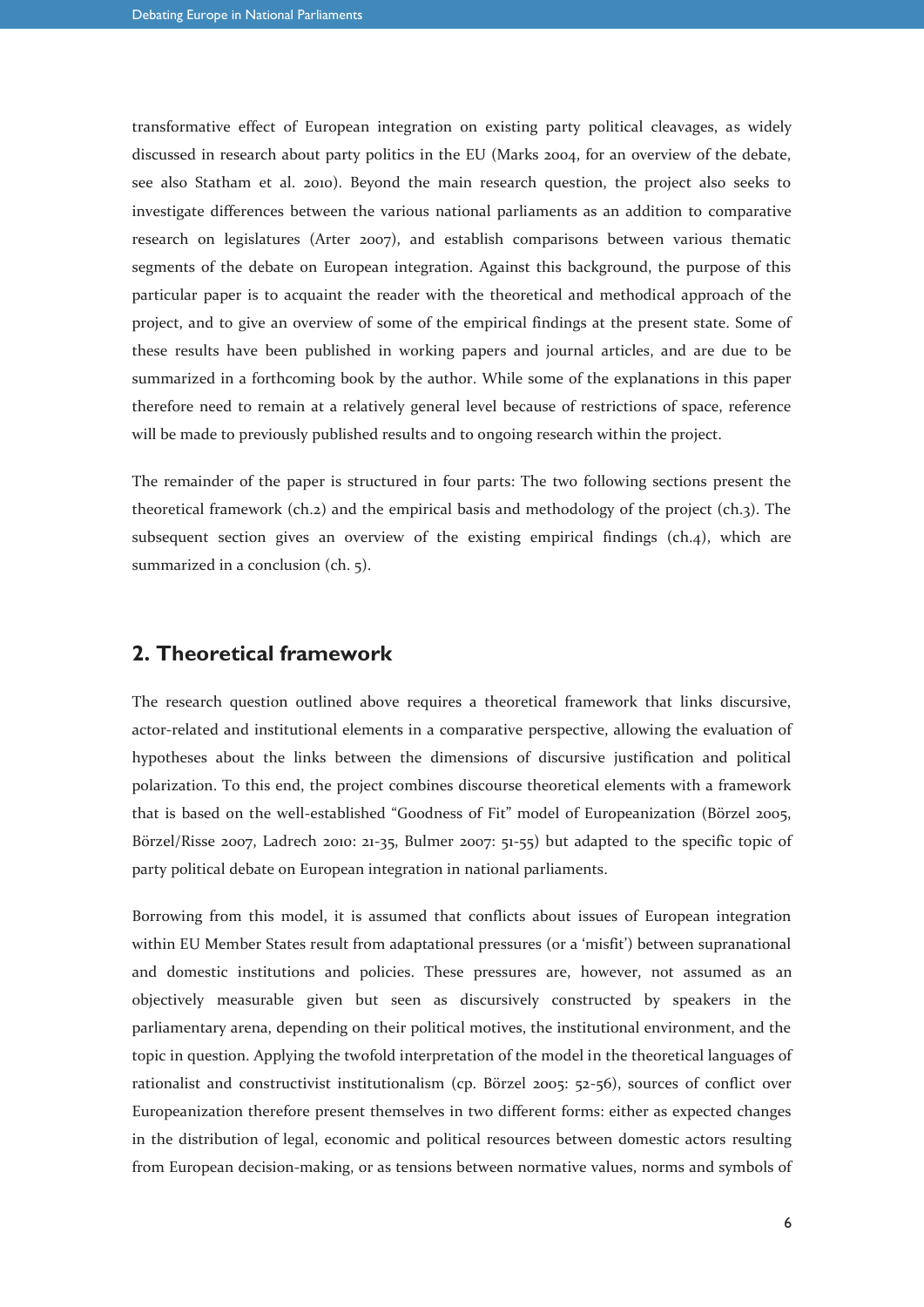both levels. Justifications for European decision-making (and their contestation in the parliamentary arena) are therefore presented in two different forms in the discourse of parliamentary debate: From a resource-based perspective, arguments are proposed by reference to instrumental losses and gains arising from EU-related decisions in relation to actor-specific goals (in terms of economic, legal or political resources). From a norms-based perspective, arguments are based on the reference to three sets of norms: the culturally defined identity of a group or individual, the principled views defended by a speaker, or the norms used in public discourse to establish concepts of justice and legitimacy.

To capture this distinction empirically, the theoretical approach adopts the discourse theoretical distinction between pragmatic, ethical-political, and moral types of argumentation, initially established by Jürgen Habermas and used in numerous contributions to research about the discursive dimension of European politics (Habermas 1991, Sjursen 2002, Lerch/Schwellnus 2006, Ecker-Ehrhardt 2007, cp. also framing approaches based on this distinction such as Helbling et al. 2010: 500-502). This distinction can be used to operationalize the discursive construction of resource- and norms-based justifications and conflicts, as different rationality principles are used to establish arguments within the three types of discourse: Pragmatic arguments rely on a consequentialist form of reasoning about cause-effect relationships between decisions and outcomes and are used to assess the utility of decisions for the achievement of actor-specific goals which are seen as fixed and not open to contestation. From the perspective of pragmatic argumentation, European institutions and decisions therefore appear justified when they are effective in realizing actor-specific goals and in resolving problems of collective action (such as in a statement endorsing the benefits from the common currency for German or French economic interests, or a positive appraisal of majority voting as a step towards more effective decisionmaking in the EU). The basis of justification for these kinds of arguments, therefore, is the reference to returns which specific decisions or institutions have for exogenously defined resources of actors. Disagreement about these arguments is therefore understood to indicate the discursive construction of resource-based conflicts in relation to European integration.

In turn, the use of both ethical-political and moral arguments indicates a norms-based variant of justification. However, while both types of argumentation are essentially normative by referring to standards that are used to define socially appropriate behaviour, an important difference between both is the reference group on whose behalf normative claims are made: The ethicalpolitical justification of decisions refers to the principled values and identity of a social group in comparison and contrast to other values and collective identifications (and therefore essentially remains particularistic). In this sense, European decisions and institutions appear justified from an ethical-political perspective when they resonate with the key values and collective identifications of a social group (such as in a statement endorsing the Charter of Fundamental Rights as an expression of a collective European heritage of civilizational values, or in a statement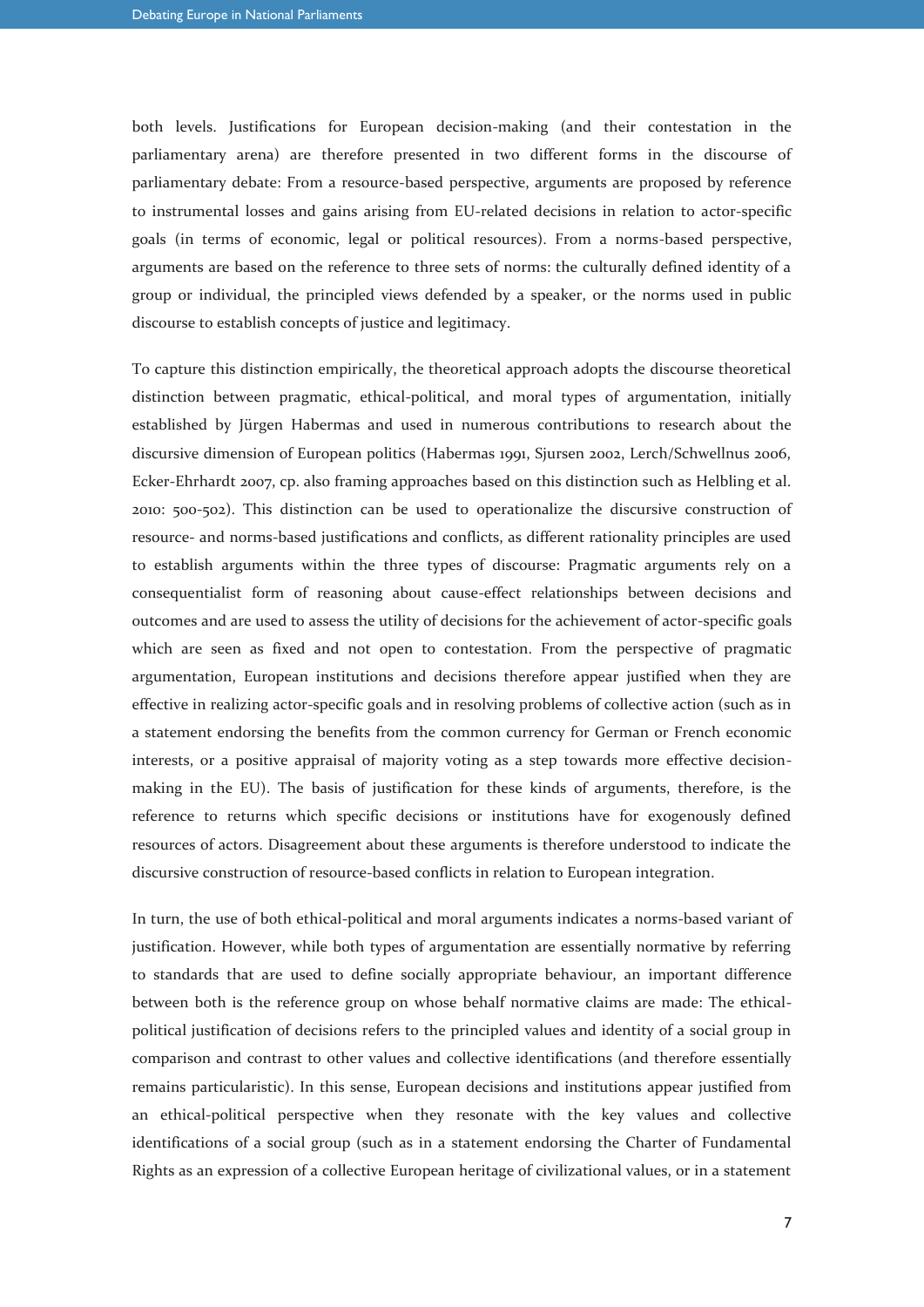supporting the idea of European integration as a lesson from German history). By contrast, the reference to moral arguments is based on principles that must be presented as universally generalizable across a variety of social contexts and value-based orientations. From the perspective of moral justification, European decisions and institutions therefore appear justified when they can be based on universal concepts of justice and legitimacy – such as in a statement praising the Lisbon Treaty as a step towards the democratization of the EU through the empowerment of the European Parliament (for a more detailed discussion, cp. Wendler 2014).

In this context, it is important to add that this distinction is used as an analytical tool for the assessment of the discursive structure of argumentative justifications, but not as an explanation of political action: Speakers using normative arguments are therefore not seen as more sincere, idealistic or less interested in the strategic pursuit of their own political goals, and speakers using utility-based arguments are not necessarily egoistic or not attached to normative principles. The aim at this point, however, is to uncover the argumentative structure of statements used by parliamentary speakers in their depiction of European governance and resulting conflicts at the level of domestic politics. By taking this approach, the project is therefore not interested in assessing the actual effect or 'misfit' of given European decisions in relation to domestic politics, but aims at a systematic analysis of *what kinds of argument political actors use* to construct adaptational changes prompted by Europeanization. As discussed above, six kinds of argument are distinguished – namely, justifications based on the pragmatic utility of decisions in relation to political, legal and economic resources, and justifications based on the normative desirability of decisions in relation to the ethical values, cultural identity, or standards of legitimacy of a social group or society as a whole.

From this point of departure, the overall aim of the theoretical approach is to arrive at explanations how and why speakers in the parliamentary arena take sides in the different types of argumentative conflict outlined here. To construct these explanations, the approach followed here considers an important argument made through the 'Goodness of Fit'-model – namely, that the emergence of adaptational pressures as the independent variable is a necessary, but not a sufficient factor to explain the outcomes of Europeanization, suggesting institutional and actorrelated factors as intervening variables (Börzel 2005: 60). To consider these factors, both the institutional context of the parliamentary arena and party political factors as an actor-related variable are considered to arrive at assumptions how the various types of argumentative conflict outlined above can be related to the dependent variable – namely, the emergence of different patterns of polarization between parliamentary parties.

First, considering institutional factors as intervening factor, national parliaments establish a setting of formal and informal rules and norms that structure the way in which speakers propose arguments in public debates. In this context, a consideration of obvious relevance is that through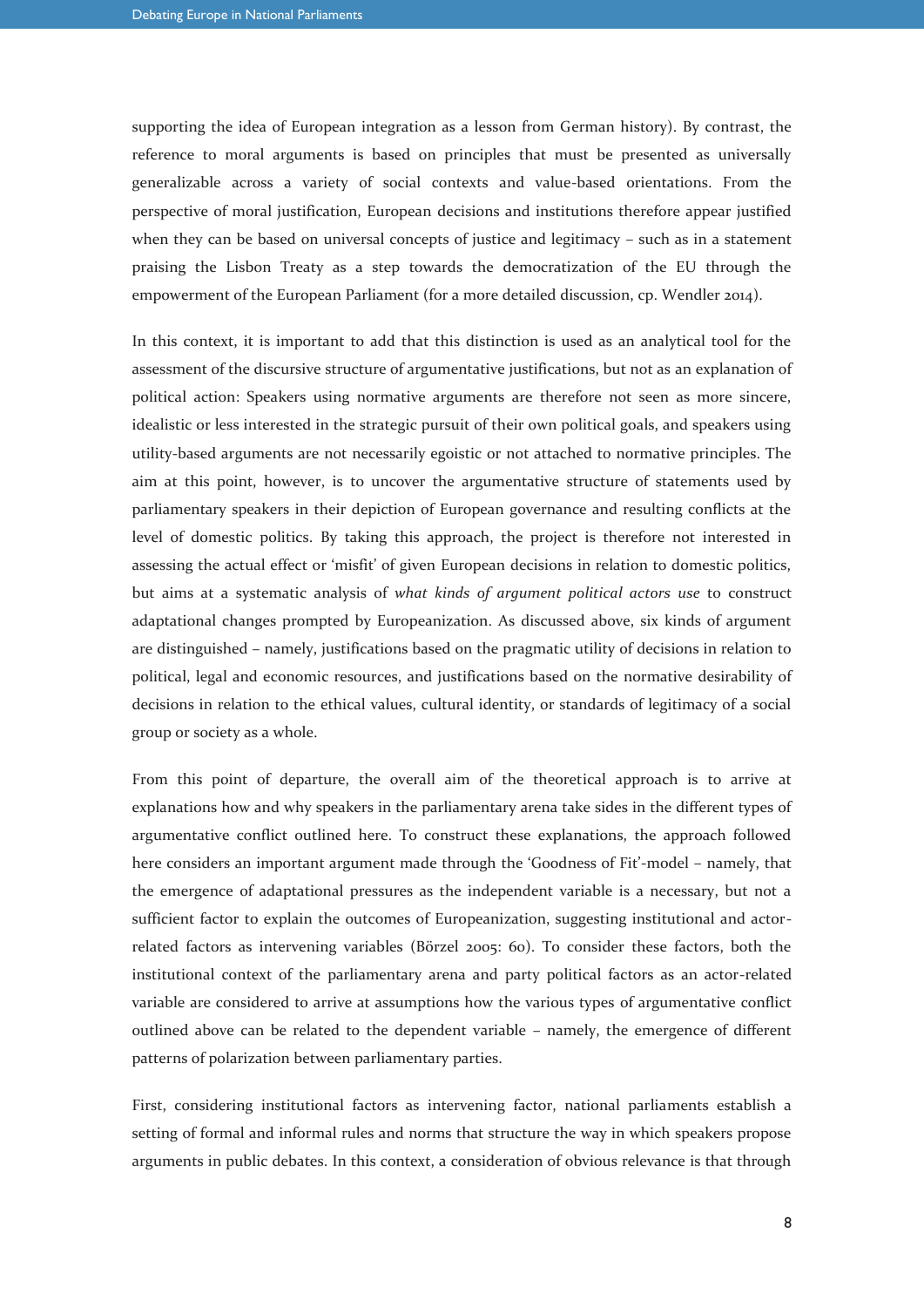the institutionalized role of parliament as a legitimizing body and scrutinizing check on the executive, proceedings are mostly based on the interaction between the government and parliamentarians. Within parliamentary systems where the incumbency of heads of government and ministers relies on the political support of the majority groups, however, it can be assumed that the institutional antagonism between the executive and legislative branches of government is transformed into the interaction between two groups: On the one hand, the government majority – namely, representatives of the executive and majority groups –can be expected to seek to enact its legislative agenda and promote a positive discourse on government policy. On the other, the parliamentary opposition acts to fulfill its institutionally prescribed task of parliamentary scrutiny and control, but also follows party political incentives to communicate criticism of government action and to promote its competing political agenda towards the political public. The fact that all national parliaments in Europe now have specific rules governing the legislative and scrutinizing role of legislatures in the context of EU governance (that are sometimes even backed up by constitutional provisions) suggests that the antagonism between government majority and opposition as the default mode of parliamentary politics can also be expected to emerge in debates on European affairs (cp. also Auel 2007). Whereas members of the government majority have a clear and strong strategic interest to defend and legitimize the decisions taken by 'their' domestic government in the context of the EU, it is the most obvious strategic interest of members of the opposition to seek criticism and scrutiny of such decisions. From this perspective, parliamentary discourse about European integration develops mainly through the communication of elite discourses by representatives of incumbent governments towards domestic publics, and through their interaction with political actors of the political opposition, as described mainly in the model of discursive institutionalism (Schmidt 2006, 2007, 2012).

This basic assumption, however, needs to be refined in two ways. First, it appears relevant to consider the fact that national parliamentary scrutiny is enacted towards domestic executives (and not towards supranational EU institutions). Therefore, we need to introduce a differentiation between controversies dealing with decisions at the supranational level of the EU, and decisions taken by national governments in relation to European governance: While the argument of an interaction between the government and opposition is highly plausible in relation to national EU policy – for example, the stance taken by a domestic government towards the negotiation of a new European directive – it applies in a more indirect and conditional way to purely supranational questions of decision-making – such as the content of said directive, or institutional questions concerning the EU such as the powers of the European Parliament. The political antagonism between speakers of the government majority and opposition can therefore be expected to be more clearly pronounced in thematic fields with a strong degree of involvement by the national government (such as the position of a national government in the negotiation of the EU budget) than in discussions of more clearly supranational issues (such as the legislative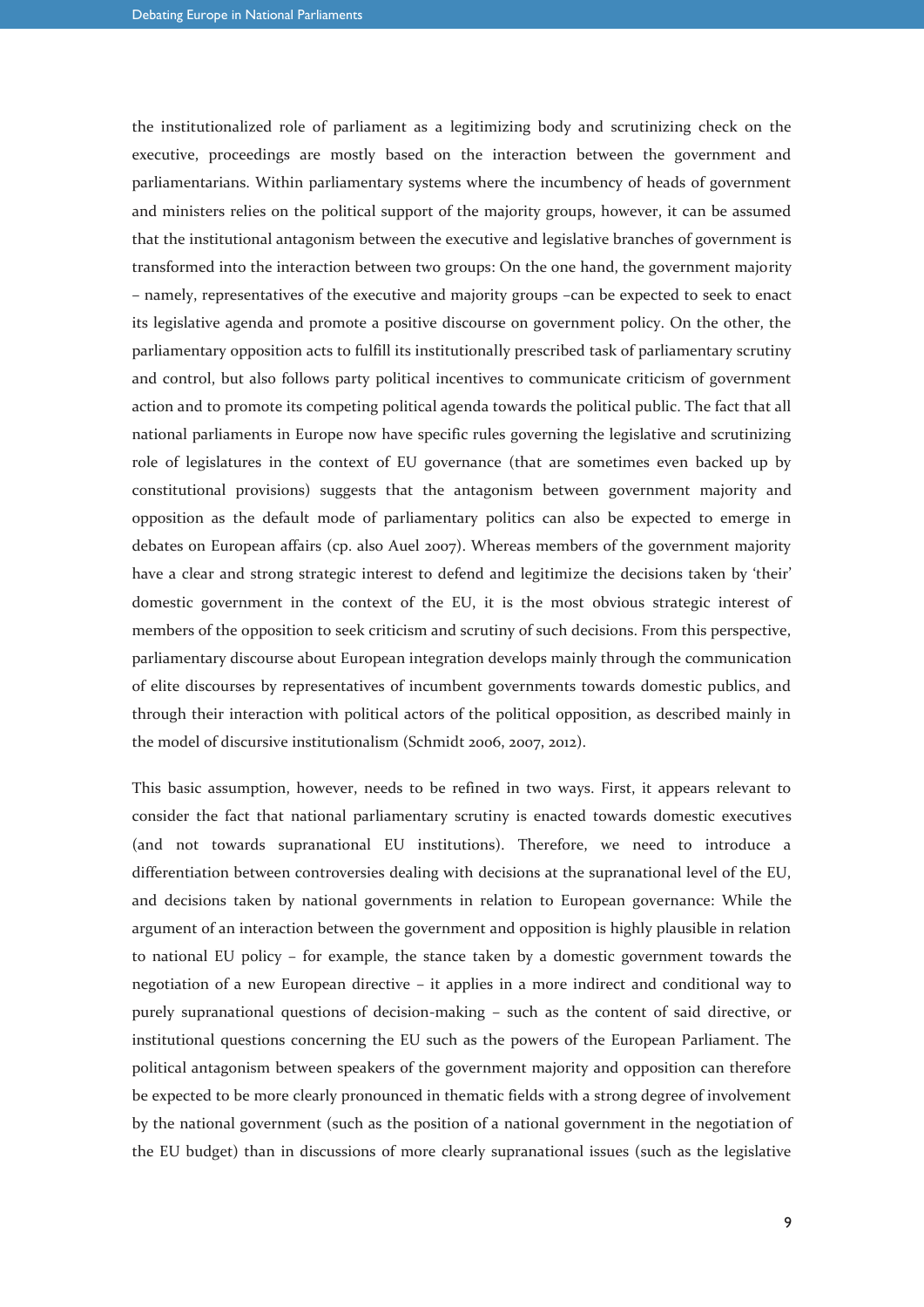working programme of the European Commission; for a more detailed discussion and empirical evidence of these assumptions, cp. Wendler 2011, 2012b).

Beyond these thematic differentiations, it is important to consider that the interaction of speakers in the mode of government/opposition politics is mostly the result of institutionally prescribed rules, as parliamentary rules concerning speaking time, veto options and executive scrutiny establish and regulate incentives for parliamentarians to act in a supportive or critical way towards policies and decisions by the incumbent government. The stringency of these rules, however, also has an influence to what degree dissenting members of parliamentary groups or the government majority as a whole have the opportunity to voice criticism of the party or government line. The emergence of disagreement within and across party groups that is caused by the articulation of contrasting views by rebellious backbenchers – causing a 'non-party mode' of polarization between groups of individual speakers – is therefore affected by parliamentary rules of procedure. In a comparative perspective, the control of the parliamentary agenda and the assignment of speaking time in the plenary are therefore important factors influencing whether dissenting views from the parliamentary backbench are heard or submerged by the discourse of party leaders and members of government. Moreover, parliamentary rules of procedure affect the ability of opposition groups to set topics on the parliamentary agenda, thereby influencing the formats of debate and the balance of speaking time between government majority and opposition speakers. To summarize, therefore, parliaments as the institutional setting of debates are assumed to influence the interaction of speakers mainly in two ways: first, by setting up rules for the interaction of the legislative and executive branch of government in European affairs in relation to the topic in question, and secondly, by setting up internal rules of procedure that influence the agenda-setting of debates and access to speaking time on the floor of the plenary.

Second, considering actor-related variables, the affiliation of speakers to parliamentary party groups with competing ideological positions needs to be taken into account to link justification to political polarization – at least if we assume that exceptional cases notwithstanding, parliamentary speakers will argue in line with the ideological profile of their respective political party. Reflecting the literature on the competition of political parties in the context of EU governance, it can be assumed that two main dimensions of ideological disagreement will emerge in debates about European decision-making: controversies in a left/right dimension between proponents of "neo-liberalism" and "regulated capitalism" on the one hand, and debates emerging between proponents of the principles of supranational integration and national sovereignty that are closely related to culturally defined disagreements between authoritarian-traditional and alternative-libertarian positions, on the other (Hooghe/Marks 2008, Hooghe et al. 2004, Statham et al. 2010, Statham/Trenz 2012, Hix et al. 2007: 161-181, Hix 2009: 110-136, Crespy/Gajewska 2010). While the left/right and integration/sovereignty dimension are assumed to develop as orthogonal modes of political conflict, they are expected to emerge in combination with each other in given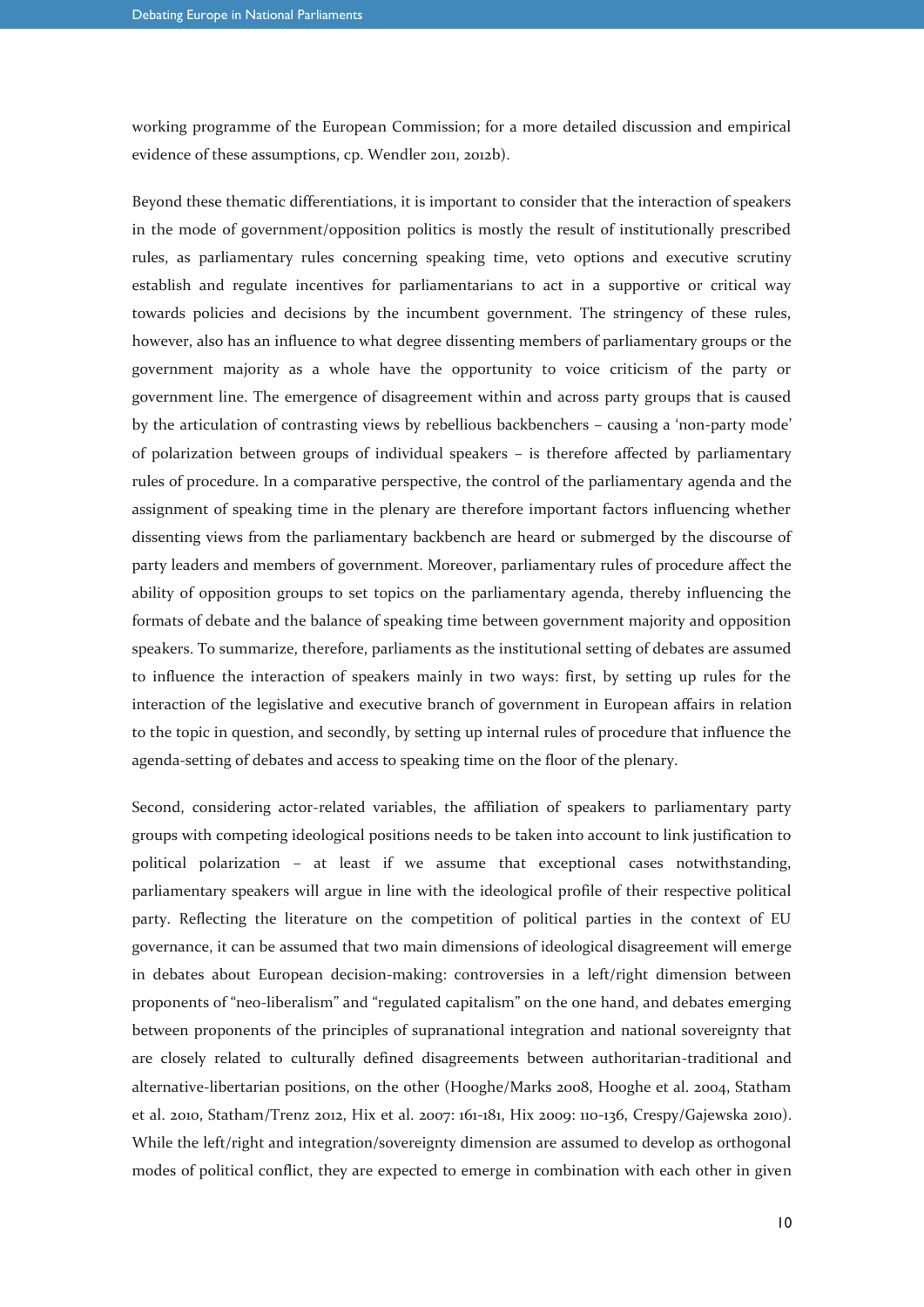thematic debates (thus raising as an issue in contentious discussions both 'how much Europe' and 'what Europe' is desired concerning the balance between the principles of market freedom and state interventionism). This factor is arguably important for the explanation of comparative variation between cases: To what degree and in what combination both dimensions emerge in debates will depend partly on the constellation of parties in the parliamentary setting and the degree of their polarization within both party political dimensions.

In this context, it also matters in how far ideological differences between parties in the left/right and integration/sovereignty dimension coincide with the institutional antagonism between government majority and opposition parties – a scenario that is found in many but not all empirical cases. A contrasting example of ideologically heterogeneous majority and opposition camps is found in the cases of 'Grand Coalition' governments composed of both mainstream parties and opposition parties with very different positions within the left/right spectrum, as can be found in the cases of Austria and Germany. Taking this into account, it can be assumed that in cases of a coincidence of institutional and ideological antagonisms, the ideological polarization between parties is supported and emerges more clearly than in cases of ideologically heterogeneous government and opposition blocs.

Another source of variation considered in this study is the thematic orientation of a given debate. In this context, it is assumed that policy-specific topics can be expected to resonate more strongly with the competition between issue-specific party positions within the left/right dimension than discussions about constitutional questions of European governance (ie., those concerning the institutional shape and competences of the political system of the EU and the adaptation of national political systems to it). By contrast, in debates about the competences and institutional structure of the EU polity and the democratic legitimization of EU governance in the nation state, it appears plausible to expect a stronger presence of pro-/anti-EU forms of polarization than in debates on very policy-specific issues (for a more detailed discussion and empirical analysis, see Wendler 2011). Summing up this discussion of party political or actor-related factors, the approach therefore considers mainly two factors – the structure of party competition in terms of the ideological stances of parliamentary parties, and the respective constellation of parties within the government/opposition divide – to explain comparative variation in the polarization of parties in a comparison of thematic debates and different Member State parliaments (for a detailed discussion dealing with debates on the resolution of the European Debt Crisis, see Wendler 2012d).

Combining these factors, it is assumed that depending on three factors – the discursive construction of conflicts related to Europeanization, the institutional setting and party political factors in the parliamentary arena – the political polarization of speakers can take four different forms, as mentioned above: First, a mode of polarization between the government majority and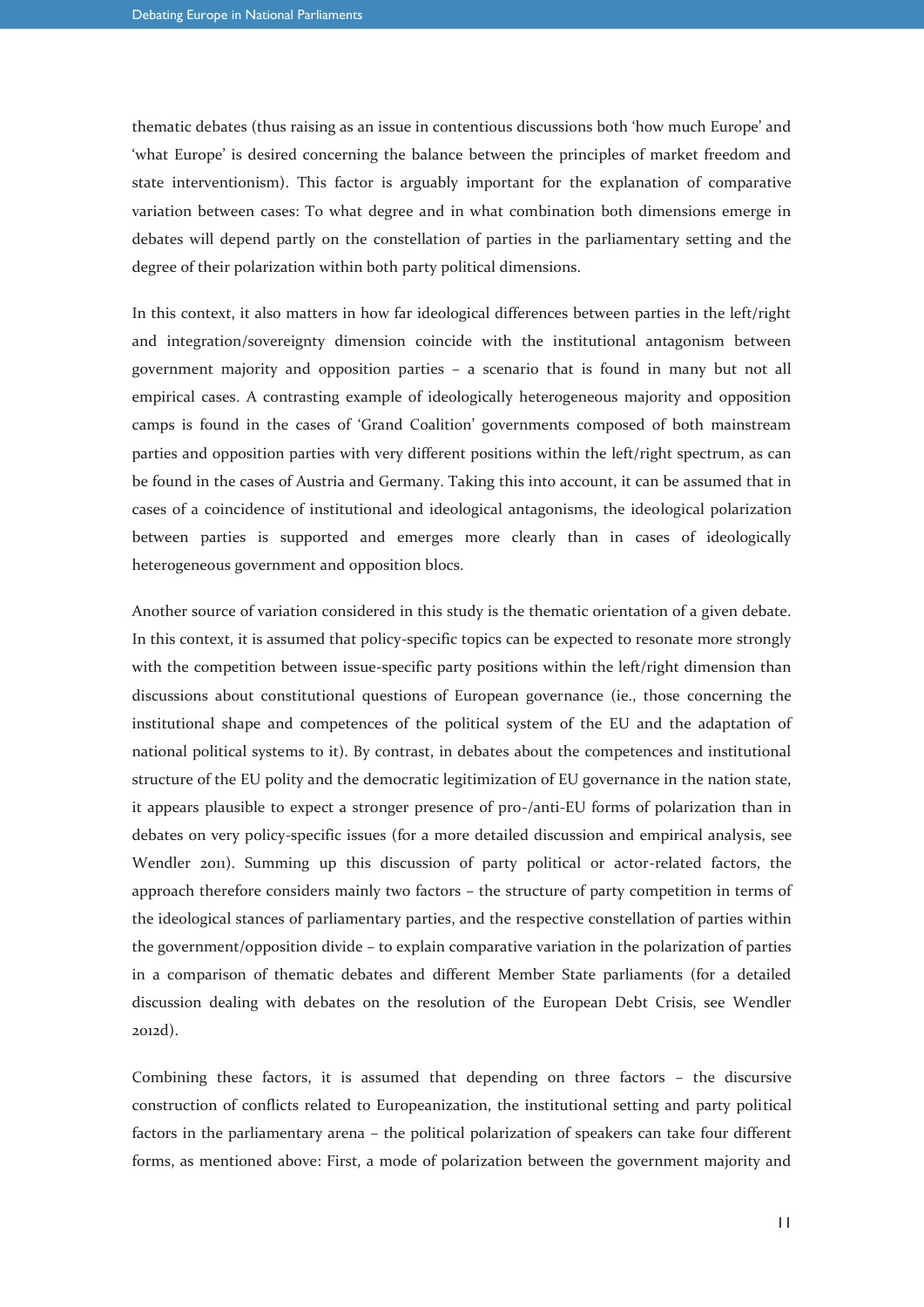opposition is assumed as a baseline pattern of contestation that is, second, complemented by a polarization between ideological positions of political parties within the left/right dimension and, third, a mode of conflict between parties within the integration/sovereignty dimension that relates to the endorsement or rejection of supranational integration. Finally, a fourth form of polarization emerges when the previous scenarios of contestation between relatively coherent party groups is replaced by a more cross-cutting polarization between groups of speakers across and within political groups, described as a non-party mode of polarization.

A possible criticism of this conceptualization of the dependent variable might be that the four kinds of polarization outlined here are not mutually exclusive but can occur in combination with each other in a given parliamentary debate. However, this criticism misses the intention to explore how various types of polarization are related to discursive, actor-related and institutional factors: Rather than encountering cases of one pure type of polarization, the project is interested in how variation in the three above-mentioned variables influences the occurrence of the various types of polarization in a broad comparison of cases, thus allowing the evaluation of probabilistic assumptions about the relation between factors. Relating the theoretical model to the comparative evaluation of empirical cases, the framework outlined here is used to test two different sets of assumptions: First, it is used to test hypotheses about generalizable links between types of discourse and polarization across a variety of cases, and second, to investigate comparative differences in the structure and intensity of contention and polarization in relation to case-specific party political and institutional context factors. These two aspects are explained in turn.

#### **Hypothesizing commonalities between cases: Links between discourse and political polarization**

A first group of hypotheses relates to the overall assumption that across a variety of cases and observations, broadly generalizable links exist between different types of argumentative justification (and conflict) and the various types of politcial polarization outlined above. Taking up the discourse theoretical differentiation of three kinds of justification discussed above, these links are hypothesized in the following way (for a more detailed discussion, cp. Wendler 2013a): Concerning the pragmatic dimension of debate, it is expected that speakers primarily take positions along the divide between the government majority and parliamentary opposition. The main argument for this assumption is that the ideological conviction of speakers or whole party groups matters least at this level of discourse, as arguments are confined to questions of goal attainment and problem-solving and do not engage with the contestation of underlying normative goals and principles of political action. Given the strong institutional incentives for members of the government and opposition camps to take antagonistic positions in parliamentary debate, speakers of both sides are able to adjust pragmatic arguments relatively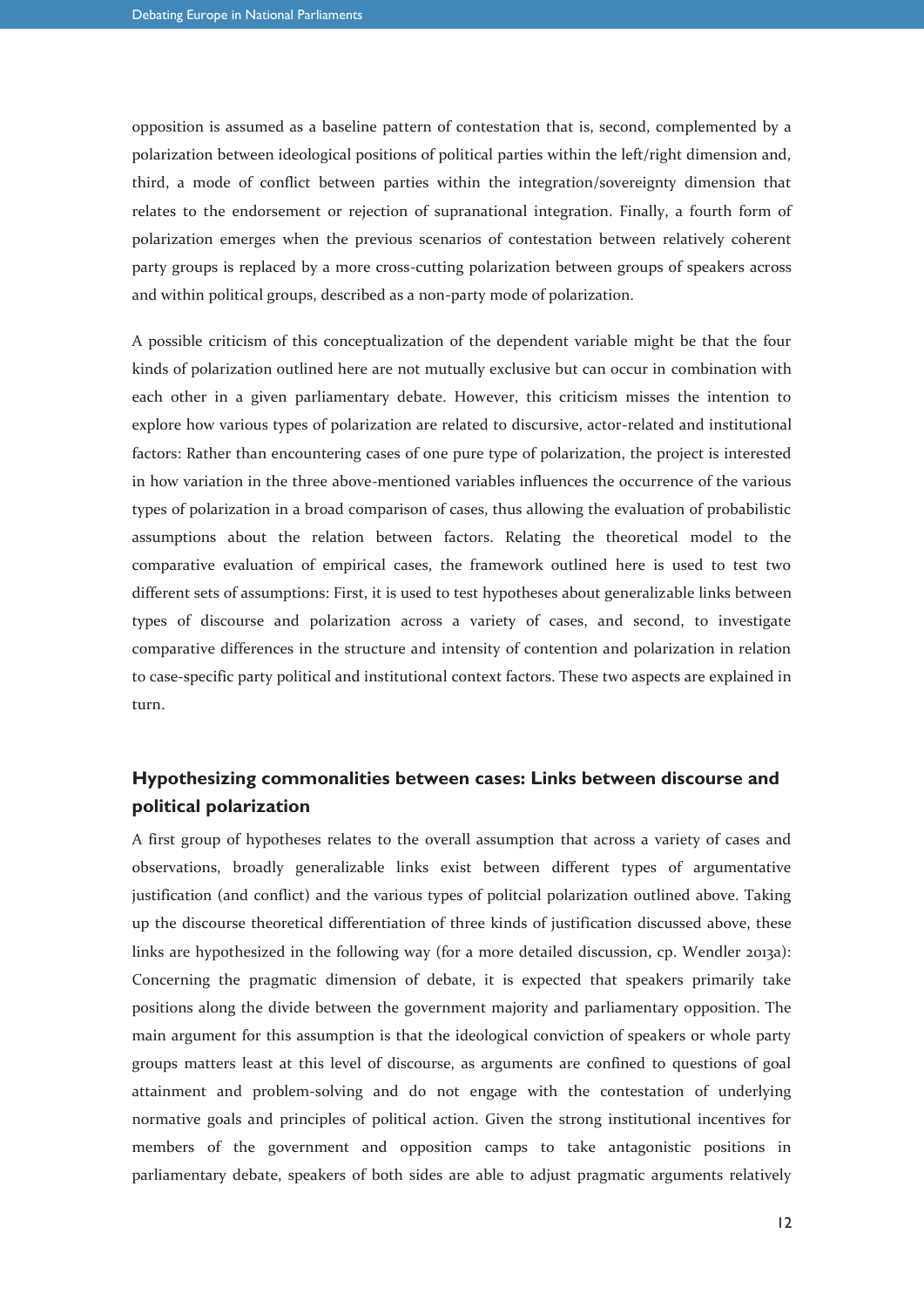easily to these incentives, and therefore relatively likely to argue in opposite directions independently of the ideological heterogeneity of both the government majority and parliamentary opposition. Therefore, it is assumed that the identification of pragmatic discourses can help to single out a dimension of debates that are disputed between government and opposition but appear as ideologically neutral problem-solving debates where party political stances do not play a great role to distinguish between speakers of both sides (and, consequently, their adherence to the government and opposition camp is a better predictor of positions taken). As argued above, this link is expected to be particularly strong in cases of thematic debates that are strongly related to decision-making processes at the level of domestic institutions and actors, and that take place in the context of a relatively strict control of party leaderships to control access to the debate.

The ethical-political dimension of debates, by contrast, is expected to lend a much greater degree of visibility to ideologically defined forms of party political polarization. The main argument for this assumption is that while speakers in the debate potentially use normative arguments strategically, they expect to achieve the greatest degree of credibility towards the public when they propose ethical arguments that resonate with the respective ideological profile of their political party. Moreover, ethical arguments are proposed in the form of principled statements on behalf of a particular social group or constituency and by reference to values and norms that are not proposed as universally binding but contrasted with other, competing norms and values. Therefore, this form of argumentation appears to capture well the goal of parliamentary speakers to propose the political goals of their particular party in contrast to competing values and interests. How values like individual liberty and state authority, or market freedom and social equality are balanced is up to individual, or at least particularistic group-specific ethical judgments, and therefore resonates most strongly with ideological modes of polarization between political parties. As discussed above, the polarization of debate is expected to evolve both within the left/right dimension, depending both on the thematic content of debates (in a comparison of policy-specific and constitutional topics) and party political constellations (the structure of polarization between parties and their constellation along the government/opposition divide).

Finally, disagreements at the moral level of argumentation are expected to present themselves in country-specific patterns. Moreover, it is expected that this level of debates is the most likely among the three types of justification to go beyond established patterns of domestic parliamentary party politics and to include new or atypical forms of polarization. The main argument for this assumption is that the main point of reference for moral types of argument – namely, conceptions of legitimacy that are claimed to have universal value for a society across differences between social groups – differs considerably between various national contexts. In the political discourse of different EU Member States, we are therefore likely to find references to different conceptions of legitimacy that are based in different ways on principles of constitutional,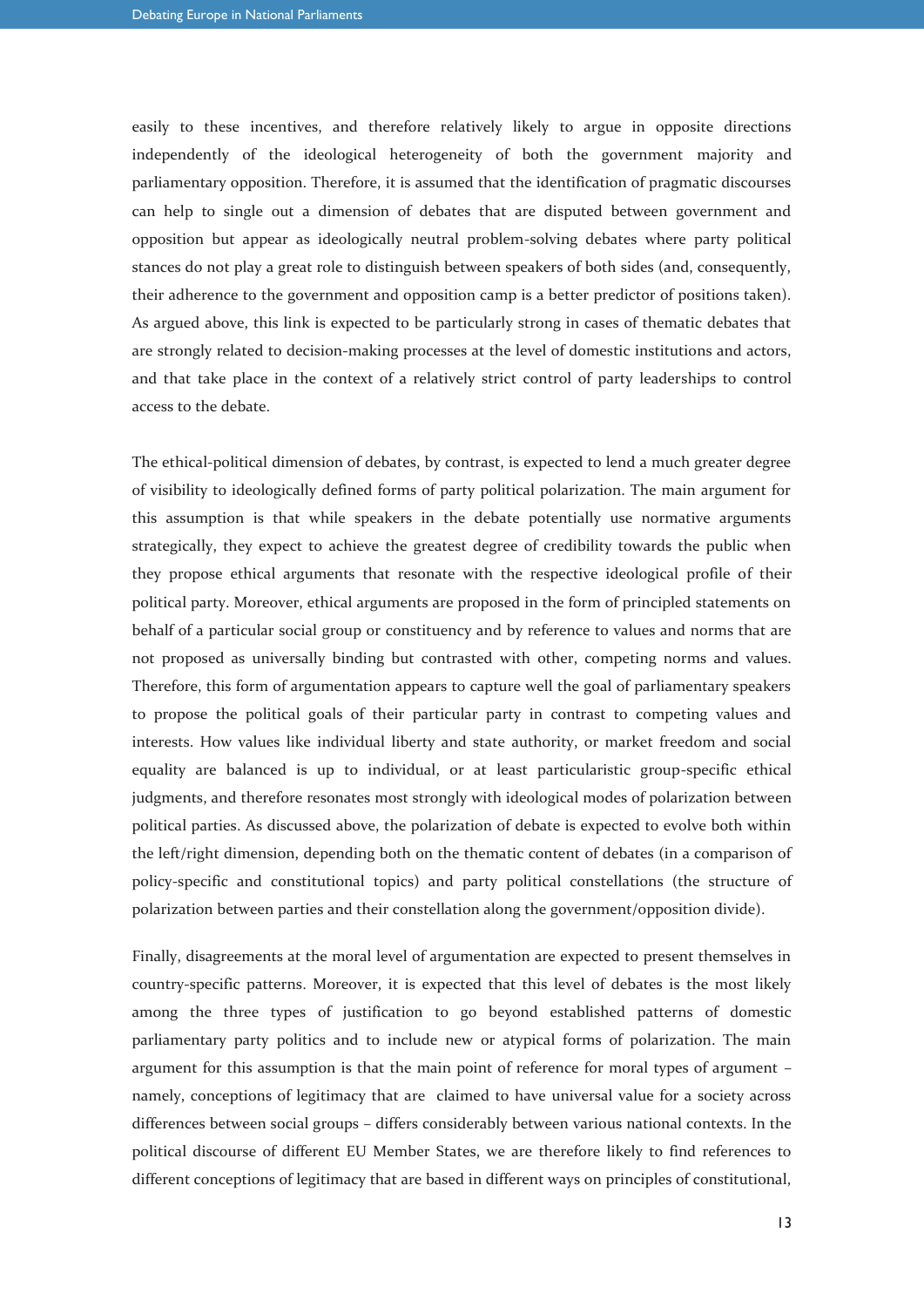popular, and parliamentary sovereignty. In turn, moral arguments are less easily adapted to the government/opposition or left/right divide, as speakers are required to base their claims on normative principles that can be presented as acceptable across actors with different political roles and party political goals. In this context, a more likely scenario is that normative principles that are proposed and defended by speakers of the mainstream parties are challenged by more ideologically radical fringe parties questioning the political consensus of the moderate parties, or by mavericks within the political groups who speak against the majority opinion of their own parliamentary group (for empirical examples of this type of polarization in parliamentary debate, see Wendler 2011, 2012a). Patterns such as the "Inverted U" type of polarization, frequently associated with the sovereignty/integration dimension, and the emergence of debates in the nonparty mode are therefore expected as most likely within the moral dimension of discourse in a comparison between the three different types of justification outlined above.

### **Hypothesizing comparative differences: Party politics, parliaments and public discourse**

Building on the first group of hypotheses, the project also uses the considerable degree of variation between the party political and institutional context of debate in the four parliaments to hypothesize on comparative differences between the cases (to be outlined here only in very general terms due to restrictions of space; a more detailed discussion is presented in Wendler 2012d and 2013c). These differences, however, are expected to play out mostly with regard to the relative intensity of different kinds of contestation and polarization, not the links between them as hypothesized above. First, the party political constellation in a given parliamentary setting will arguably have an influence on how strongly different types of polarization are activated. For example, the presence of Eurosceptic parties such as the Freedom Party and Future Alliance Austria (FPÖ/BZÖ), or the existence of clear position differences towards the EU between the two mainstream parties such as in the British case are expected to strengthen polarization within the integration/sovereignty dimension of debates, particularly within debates dealing with the legitimacy of EU governance. Second, the institutional rights and rules of procedure of national parliaments also influence the degree to which some of the patterns of polarization discussed above are likely to be activated. As another example, strong formal rules of oversight and a high degree of involvement by the domestic executive in the conduct of European governance as a 'policy shaper' (cp. Börzel 2002) are likely to increase the intensity of debates on the role of the domestic government in EU affairs (cp. Wendler 2012d in particular for an elaboration of this argument).

Summing up, the theoretical model of differential Europeanization established by the 'Goodness of Fit'-framework is chosen as the baseline framework for the present study because it presents a conflict-oriented model of theorizing the links between decisions at the EU level and domestic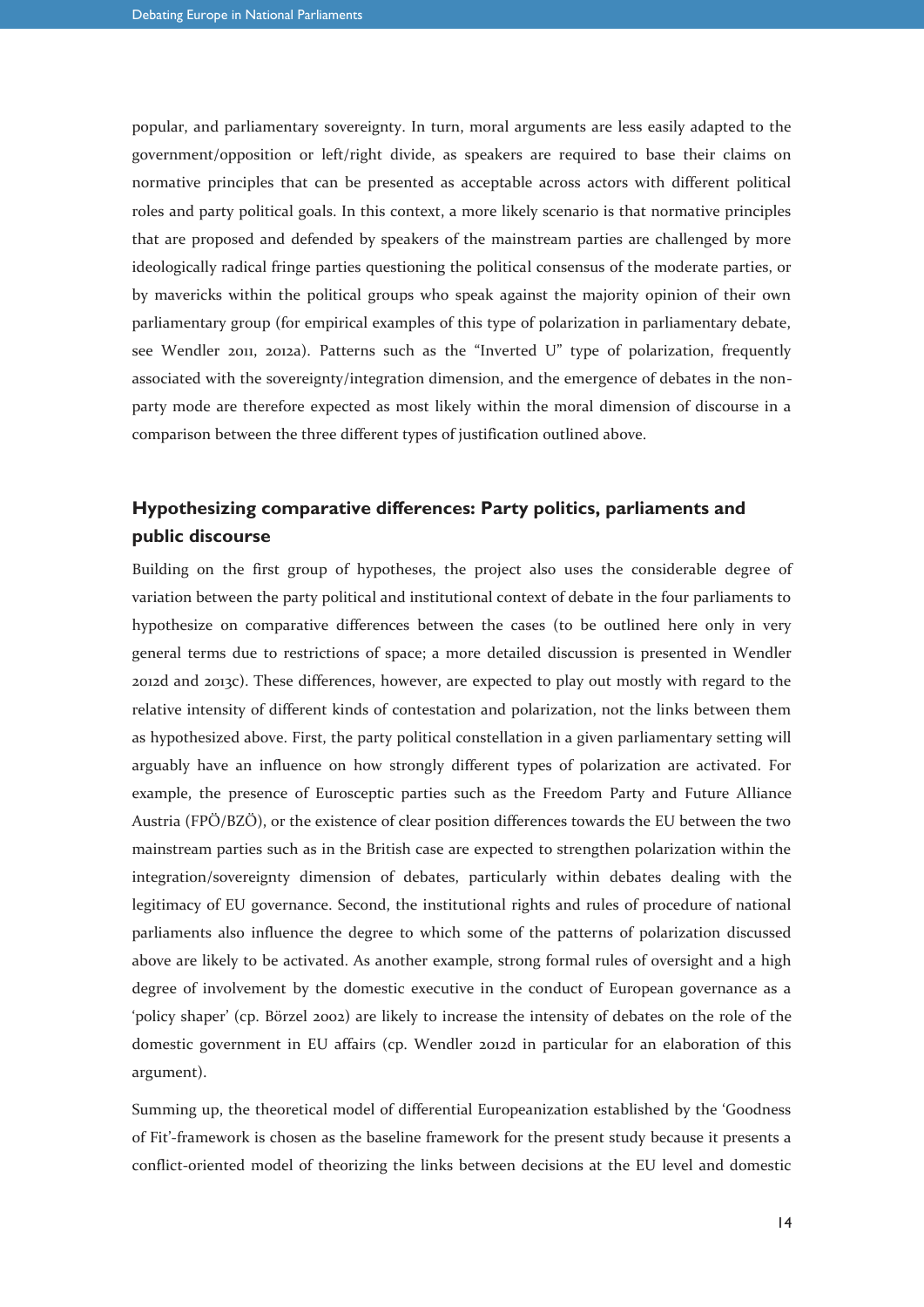responses by looking at the interaction of topical, actor-related and institutional factors. Borrowing from discourse theory, the framework is adapted to link normative and resource-based conflicts of justification (independent variable) to different types of political polarization (dependent variable), taking into account both the institutional variation between various legislatures (parliamentary rights and rules of procedure) and party political factors (ideological stances of parliamentary parties) as intervening factors. Using this model aims both at the explanation of commonalities between cases – namely, generalizable links between justification and polarization – and case-specific differences with regard to the intensity to which specific types of political conflict are expected to occur in empirical cases. The application of this theoretical framework to an empirical research design and existing empirical results are discussed in the remainder of this paper.

#### **3. Cases, data and method**

-

As discussed above, the project is interested in comparisons not just between the debates of different national parliaments as a whole, but also between various topics related to European integration (as detailed in the above discussion of likely differences between debates relating to domestic or supranational actors and institutions, and between debates dealing with constitutional or policy-specific topics). In order to make these differences accessible to empirical scrutiny, the project defines thematic segments of debates on European integration in a specific country as a case<sup>1</sup>. For each country, the project considers five thematic subsegments of debate namely, general statements about European integration, debates on the revision of the EU Treaties, statements about the democratic legitimacy of governance in the European Union, the management of the Eurozone crisis and European Foreign Policy. Applying these to four national parliaments, overall 20 cases of thematic debate are considered for the present project.

Methodologically, the project builds on elements of the claims-making approach that has previously been applied mostly to the assessment of media coverage of public policies in newspapers (cp. Koopmans/Statham 2010: 53-59). The unit of analysis for the empirical approach of the present project therefore are evaluative claims – namely, statements made by speakers of parliamentary parties that express the support or criticism of an identifiable thematic object in relation to European governance and that are supported by an identifiable argument. The latter aspect appears as a necessary condition for the realization of the research design, as a reason for

<sup>&</sup>lt;sup>1</sup> For the current project, therefore, a case is a collection of references by speakers of all political parties to a specific topic across several sessions of parliament, but within one of the four national parliaments analyzed. For example, one case considered for the present project is the debate on the revision of the EU Treaties in France, or the debate on the Eurozone crisis in Austria.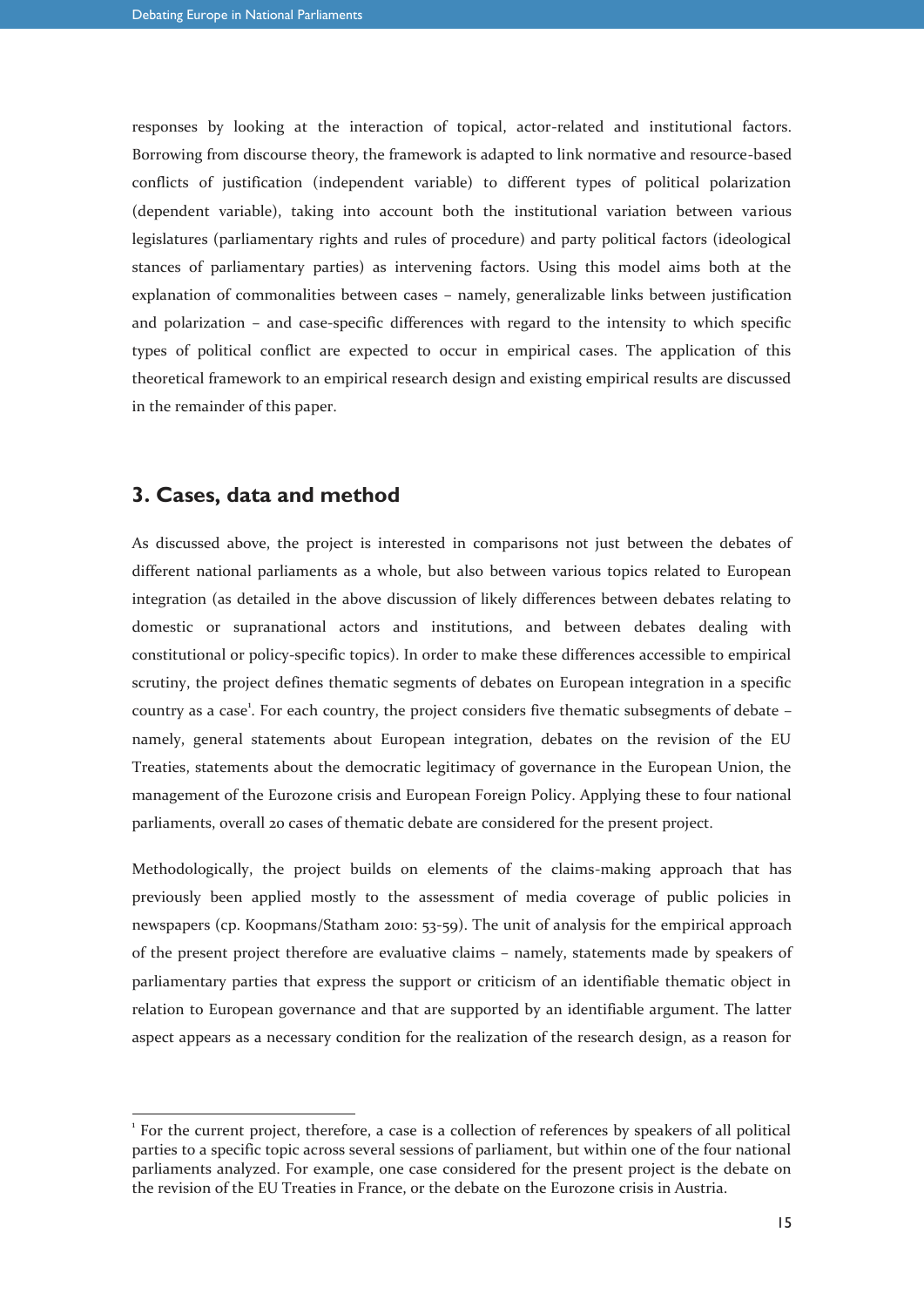-

the endorsement or rejection of a policy or institution must be identifiable to distinguish resource- and norms-based arguments.

Empirically, the identification and collection of evaluative claims proceeds through the computerbased manual coding of debate transcripts, using Atlas.ti software for qualitative content analysis and a closed codebook of thematic variables that was developed by the author for the present research project (for details, cp. Wendler 2011, 2012b). The codebook is designed to cover the five thematic segments of debate enumerated above (with an additional distinction between references to domestic and supranational actors and institutions within these thematic fields). In addition, it also covers an additional set of thematic fields that are not analyzed in depth but used as additional data to map the relative salience and contestation of different thematic fields of debate. During the fieldwork, evaluative claims are marked and assigned to the variable from the codebook that fits its thematic content; the party political affiliation of the respective speaker, as well as the time and overall topic are recorded through the coding log of the software and through the use of different files (or 'hermeneutic units', in the terms of Atlas.ti) for each parliamentary party considered in the analysis<sup>2</sup>.

The evaluation of data proceeds through a mixed-method design. First, some quantitative approaches are used to map and assess the thematic content of debates – particularly the relative intensity of different thematic debates as measured through the number of subject-related claims, the relative presence of political parties as measured through their relative amount of claims in the debate, levels of contestation as measured through the relative frequency of positive and negative claims, and party positions towards various topics and in relation towards each other. The main part of the empirical analysis, however, uses a qualitative approach that proceeds by reviewing the actual content of statements and aggregating them to key (resource- or normsbased) arguments and conflicts of justification. In addition to the quantitative mapping of party positions, the issue of party polarization is also discussed through a qualitative approach by relating key claims and arguments of parties to each other and discussing the main points of disagreement. Through this mixed-method approach, the project seeks to make use of the efficiency of quantitative methods for mapping and description, but also relies on a qualitative component in order to gain insights into the actual content and argumentative substance of controversies.

<sup>&</sup>lt;sup>2</sup> The empirical analysis considers all parliamentary parties of a considerable size in the four national parliaments, leaving out only independent Members of Parliament and very small party groups such as the DUP or Plaid Cymru in the House of Commons. In the case of the German Bundestag, the Christian Democrat sister parties CDU and CSU are considered separately because of their relatively pronounced differences in relation to European affairs.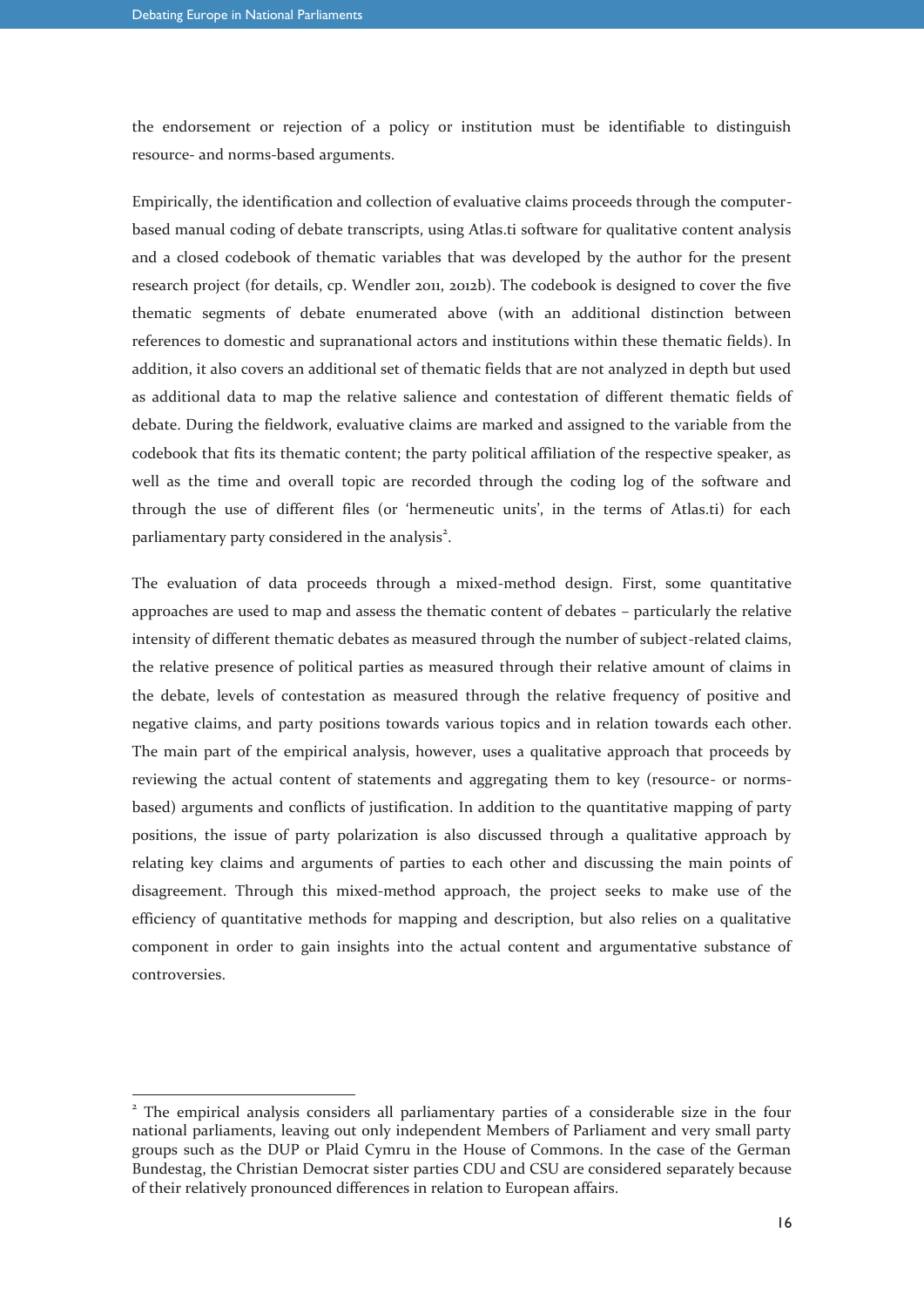### **4. Empirical Findings: Plenary Debates about European integration in four domestic parliaments**

The subsequent part summarizes some of the main empirical findings of the ongoing research project. This review proceeds in three steps: First, the overall evolution of parliamentary debate about European integration is discussed to clarify the empirical object of the current research project, before some insights are given into its two main elements of analysis – namely, the argumentative content of debates and their party political contestation.

# *4.1 Communication: The emerging role of parliaments in debating about European integration*

As stated at the outset, any research dealing with the communicating function of parliaments in the context of European integration deals with an existing literature that is sceptical about the willingness of parliamentarians to engage in public debates about European governance. Empirical assessments characterize EU topics as a still relatively secondary issue of parliamentary debates at the level of formal plenary debates (albeit with some variation between legislatures). Moreover, theory-oriented contributions refer to the low salience of EU affairs, intra-party disagreement and the large divide between elite and public attitudes towards supranational integration as explanations for the non-emergence of European debate (Raunio 2011: 314-19). However, on a theoretical level we should consider not just negative constraints but also some positive incentives for parliamentary actors to engage in debate on the EU, which can be identified on three levels: First, there have been many EU-related decisions requiring authorization or ratification in national parliaments in recent years (such as revisions to the EU Treaty, decisions concerning the crisis management and institutional reform of the Eurozone, and EU enlargement). In combination with reinforced rules of scrutiny and oversight of national parliaments, these require legislatures to hold debates on European issues and require executives to communicate on their decision-making at the EU level. Second, the relatively more critical attitude of the larger public towards the EU in comparison to political elites does not have to work as a constraint on the emergence of debates. Considering the political motives of different parliamentary groups, it also works as an incentive, particularly for Eurosceptic parties discovering EU politics as an attractive topic to mobilize their potential clientele against ongoing European policy-making. As a consequence and also in response to an increased presence of Eurosceptic speakers in public debates of Member States, leaders of mainstream parties understand that a more comprehensive communication about decision-making in the EU is needed to meet the concerns of an increasingly critical public. Third, while a lack of political salience appeared as a convincing argument in the years preceding the Constitutional Treaty, doubts are in order about the plausibility of this argument in the current stage, where the stabilization and institutional reform of the Eurozone is arguably one of the main topics of public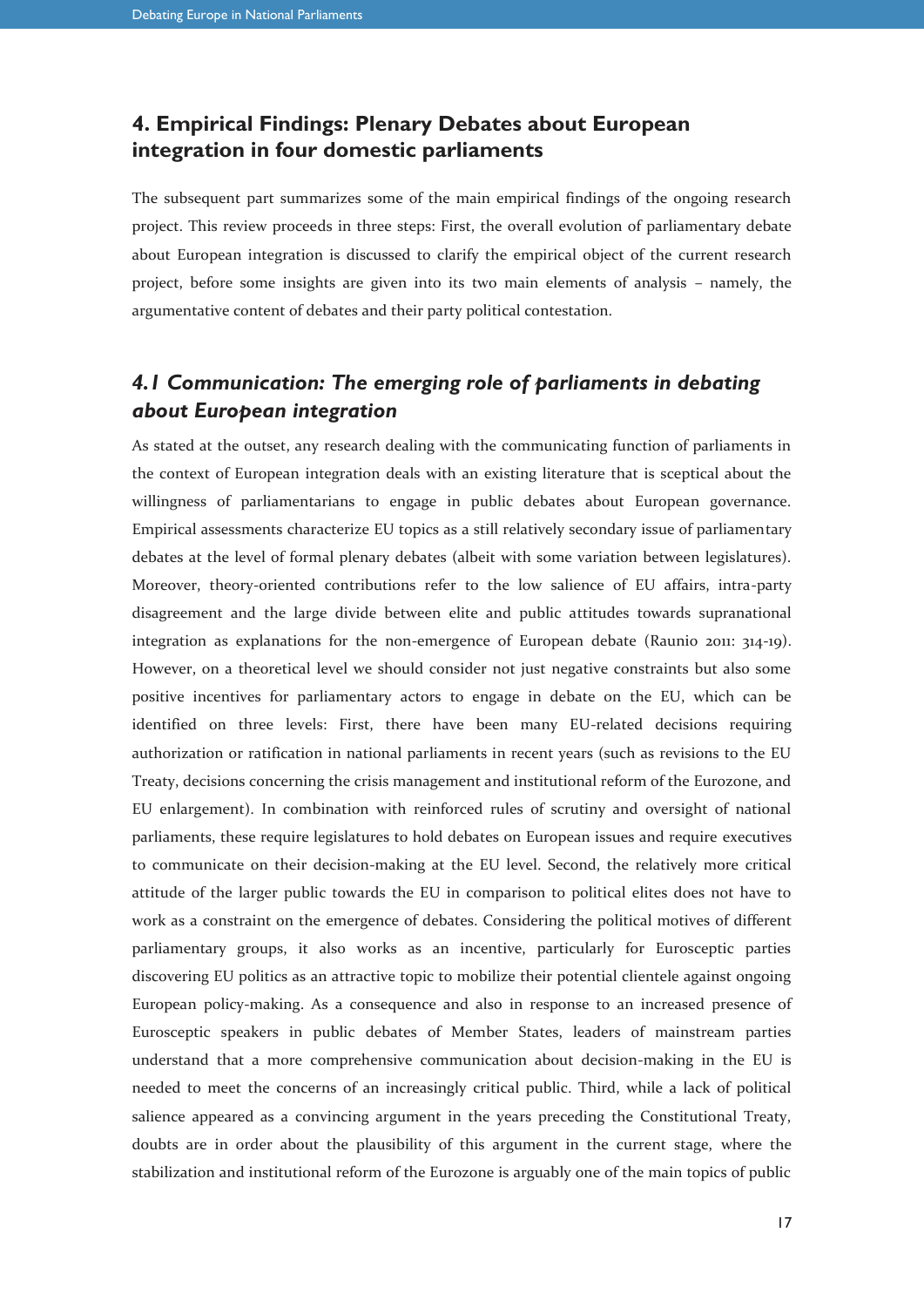debate across European countries (and beyond). In this sense, it appears that both institutional and party political factors, but also the public sphere no longer just work as constraints on the emergence of European debate, as captured by the literature on a 'politicization' of European integration in the public sphere (Statham/Trenz 2013: 4-8). Against this background, it therefore appears worthwhile to ask to what extent national parliaments have taken up European integration as a topic for plenary debates.

### **Intensity of debate: Domestic legislatures finally waking up to the issue of European integration?**

Measuring the exact amount of plenary time devoted to European integration is no easy affair, mainly due to the fuzzy boundaries between domestic, EU and international affairs in everyday political debate and policy-making. Apart from debates explicitly dedicated to the EU, references to European affairs are frequently made during legislative debates, parliamentary question time or other formats of plenary debate (such as debate on petitions or inquiries). Assessing the political relevance of European issues for parliamentary procedure is equally tricky, as the time dedicated to EU matters is not necessarily a reliable indicator of how seriously these subjects are taken, and how much resonance they gain in the public sphere of EU member states. A review of European debates in the four parliaments considered here, however, shows that aside from how these methodological questions are answered, a substantial number of plenary debates now takes place about all major topics of European integration. Moreover, these debate engage not just party spokespersons and committee members specialized in EU affairs, but the most senior members of government and leaders of parliamentary party groups in all of the four countries compared. In this context, three types of debate can be distinguished (for more details about the following, cp. Wendler 2013c).

First, the most common format of EU debate across the four cases are longer declarations by the head of government or senior minister followed by a debate of about one to three hours. These debates mainly deal with a forthcoming or very recent meeting of the European Council or Eurozone group and are now a very regular type of debate particularly in the German Bundestag (with about 4-5 Regierungserklärungen per year) and the House of Commons (with about the same frequency of Prime Minister's statements per year). Even if the absolute amount of time spent in these debates is not very high, it should be stressed again that these sessions are usually well-attended and attract a relatively great degree of attention from the public through the speech of the respective head of government and debate contributions from the leaders of parliamentary groups. Another argument that these debates should be taken seriously as empirical material for the assessment of political contention about the EU is that these debates are practically the only instance where a direct interaction between the most senior representatives of the political class about European issues takes place in front of the wider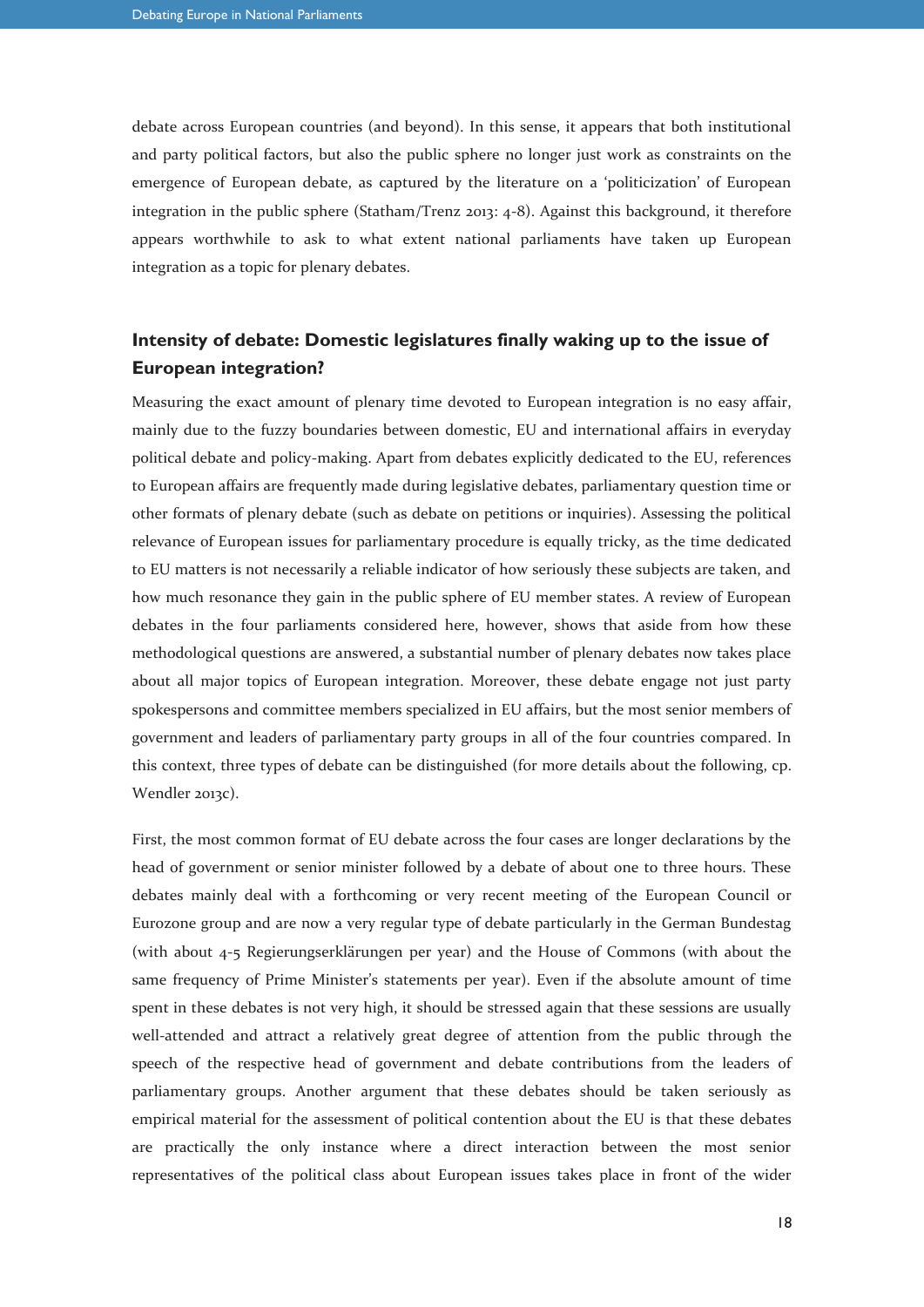public. Second, national parliaments are required to debate EU topics as they deal with European legislation, the ratification of European decisions and discussions of EU business not directly related to a specific legislative text, such as debates about working programmes of the European Commission or longer-term political agendas of the EU. Leaving quantification to other projects deeper involved in this question, an important point to be made here is that these debates differ from the first type in that they deal more directly with supranational decisions and institutions rather than with the communication of senior government representatives about national approaches to EU policy-making. Third, another type of debate that is observed particularly often in the Austrian Nationalrat emerges through discussion of issues brought to the agenda by the parliamentary opposition. Debates of this kind involve sessions dealing with petitions and inquiries ('Dringliche Anfragen'), issues brought up during question time, and debates on topics of current relevance that are usually sought by the parliamentary opposition groups (such as 'Aktuelle Stunden' in the Bundestag). As this review shows, three dynamics can be identified as drivers of parliamentary debate on European affairs: First, initiatives by the executive to engage in public communication about European affairs, second, decisions originating from the supranational level requiring parliamentary treatment and approval (including both policyspecific and constitutional decisions), and third, attempts by parliamentary groups and particularly the opposition to mobilize criticism through questions, petitions, and inquiries.

### **Formats and styles of debate: Different roads to debating Europe in parliament**

Given the differences between the institutional positions of and party political constellations within the four national parliaments compared, it is unsurprising (and a positive source of variation for this project) that the style of communication between these legislatures differs considerably (for a more detailed discussion, cp. Wendler 2013c). Considering the relative frequency of the three types of debate mentioned above, and considering data from the claims analysis that was evaluated with regard to speaking time of parliamentary groups, these differences can be characterized as follows: First, and unsurprisingly, the French Assemblée Nationale emerges as the chamber with the strongest emphasis on communication by the government and supporting parliamentary groups and little room for opposition groups to seek debate or contestation. Second, the Austrian Nationalrat appears as the extreme opposite of the French case, with debates that include relatively few declarations of government but frequent discussions of petitions of the Eurosceptic opposition parties FPÖ and BZÖ (the Freedom Party and Future Alliance Austria). In these debates, speakers of the populist right parties appear to seek every opportunity to challenge both the country's involvement in the EU and Eurozone, and the decision by the Austrian government to ratify EU decisions through the parliamentary route without a referendum. The German Bundestag combines debates on government policy with frequent thematic debates on EU issues such as the working programme of the European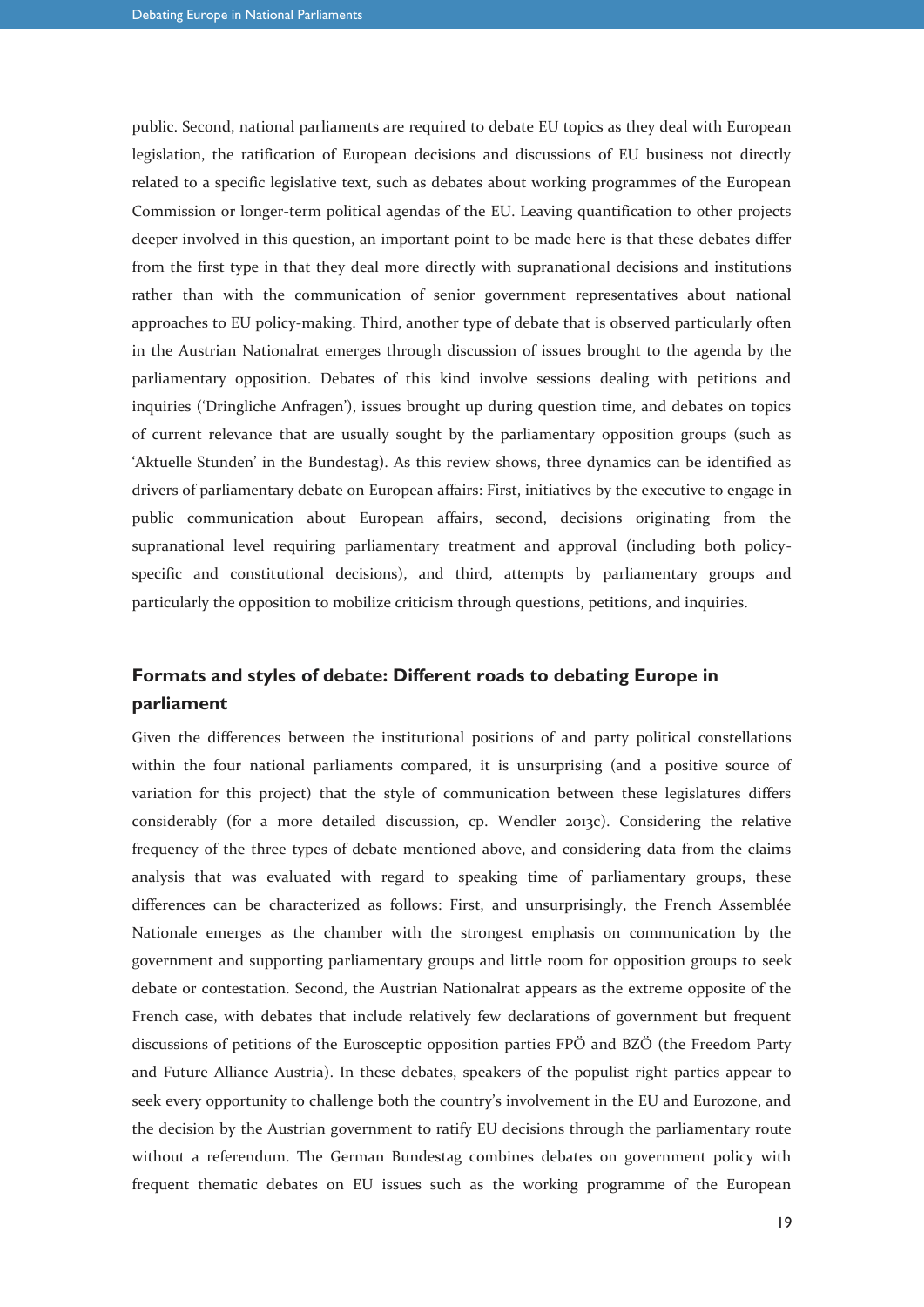Commission and occasional inquiries of parliamentarians about EU matters. These debates are organized in a strictly proportional sharing of speaking time for parliamentary groups, and speaking time is almost exclusively limited to government members, party group leaders and committee spokespersons. Given the relatively low degree of party polarization on EU matters between the political parties, the Bundestag therefore appears as an active but cooperative communicator of European governance to the German public. This contrasts with the case of the British House of Commons, where a similar mix of debate formats exists that, however, allows access to the plenary floor for backbenchers to a far greater degree than in the German case, and which gives rise to a much more aggressive and polarized exchange of quick statements and answers. What becomes visible in the British case, therefore, are considerable position differences between Conservatives and the Labour Party. Moreover, however, the House of Commons also exposes internal disagreement within party groups and the front- and backbench to a far greater degree than the other three cases.

To summarize, the point to be made here is that quantifiable differences in the frequency and length of debates aside, it is particularly the format and argumentative style of debates that varies very strongly between the four parliaments compared. In this sense, differences emerge less clearly than expected within the institutional distinction between arena and transformative legislatures, but appear to result mostly from differences in the party political setting of debate. In this sense, national parliaments have started to play different roles as their communicative function develops in relation to European governance: Depending on the constellation of parties, parliaments have become arenas for the communication of government policy and legislative debate in some cases, and a platform for the mobilization of Eurosceptic protest by individual backbenchers or whole party groups in others. This comparative insight can tell us something about the role of legislatures in relation to the emergence of political party competition on Europe – namely, how competing parties use the parliamentary arena to promote their own discourses about European integration.

# *4.2 Justification: Arguments and thematic layers of debates on European integration*

Concerning the assessment of the content of parliamentary debates, quantitative methods were used to assess the relative strength of different topics and types of argument and their degree of contention, as measured through the relative frequency of different types of claims and the balance of positive and critical arguments. A qualitative approach is used, however, to gain insights into the actual argumentative substance of controversies: Evaluative claims from parliamentary debates were reviewed and categorized into the various types of resource- and norms-based conflict outlined at the outset. The subsequent section gives an overview of some of the main findings (for a more in-depth discussion, cp. Wendler 2012a and 2012c concerning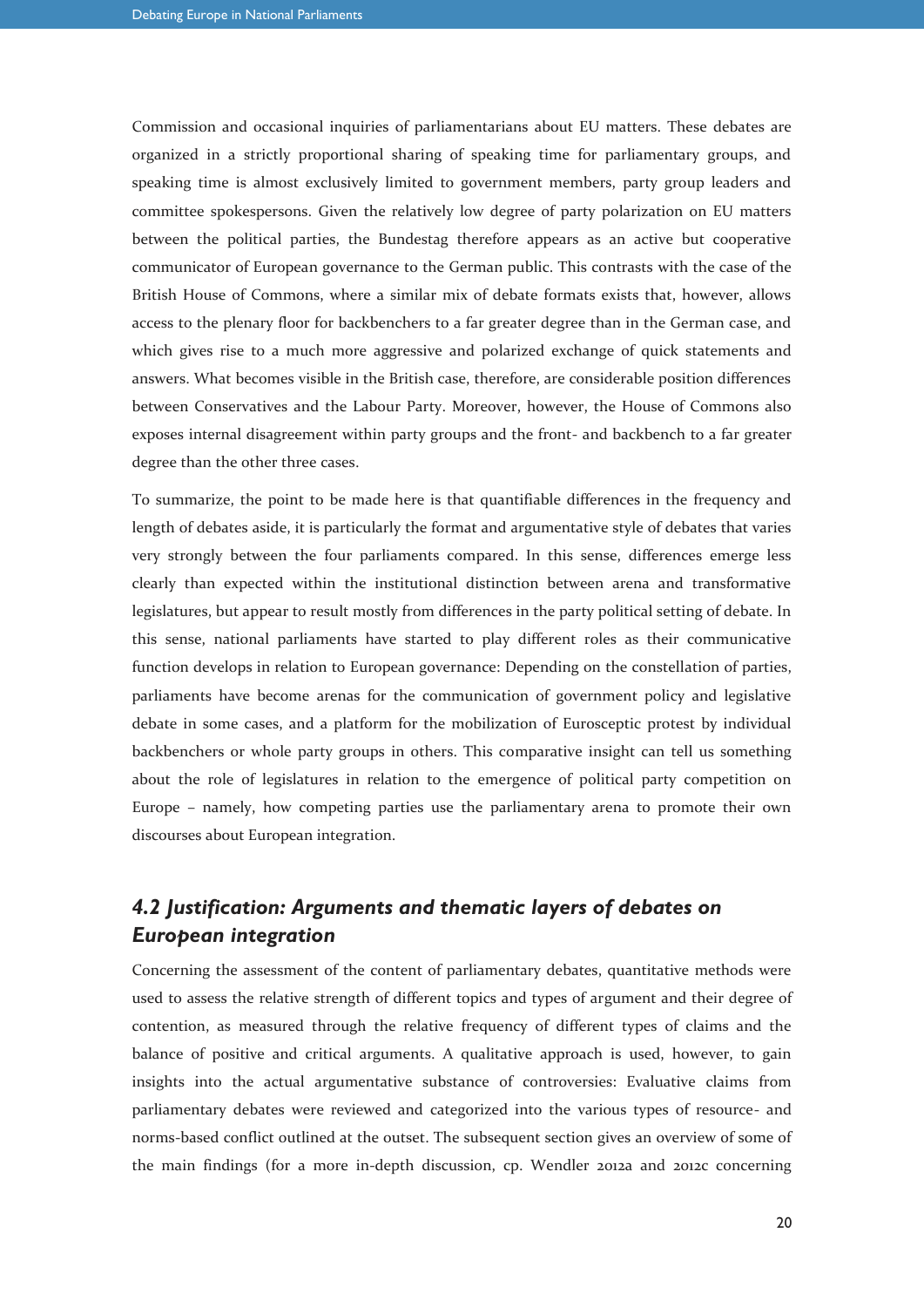debates about EU Treaty Revision and Wendler 2012d and 2013b for debates about the resolution of the European Debt Crisis).

#### **Problem-solving debates: The pragmatic dimension of discourse**

Argumentative conflicts that were coded and categorized as debates within the pragmatic dimension – namely, as evolving in relation to assumed effects of European decisions on legal, economic or political resources of actors – can broadly be summarized in three groups. First, a large number of arguments relates to the effectiveness of decision-making through institutions of the European Union and how well established political goals are achieved through existing institutions and decision-making procedures. This aspect is (unsurprisingly) prominent in debates about the revision of the EU Treaties, but also plays a role in debates about the management of the Eurozone crisis and the reform of institutions of Economic and Monetary Union. A second aspect emerging frequently in debates are questions concerning the coherence, effectiveness and success of negotiations and decisions by the domestic government in the context of EU governance. In this context, governments are discussed in their role as defenders of national interests in the course of EU Treaty Reform and European budget negotiations, but also as crisis managers and representatives of national economic interests during the Eurozone crisis. Finally, a third main aspect of resource-based debates are discussions about the relative economic and political benefits of membership in the European Union, the Single Market, and the Eurozone. Three main resource-based conflicts of justification – related to EU membership, institutional reform and government leadership in European governance – therefore emerge as the main focal point of debates from the present state of analysis.

Two additional findings should be added to these preliminary observations. First, an important finding is that debates on European governance are multi-faceted and consist of different thematic layers that relate to different actors, institutional levels and objects of contestation. In this sense, it is both the supranational framework of institutions and policies, and the political decision-making and success of domestic governments that become objects of debate. Parliamentary debate about European integration therefore appears as a level of public discussion that does not stay confined to a single framework of decision-making. By contrast, this study shows that parliamentarians are prepared to address supranational and domestic decision-making processes as linked and in relation to each other. This is potentially a very important addition to debates on European integration in the public spheres of EU Member States. Second, an important finding for the present research project is that resource-based arguments are not a very salient and a relatively uncontentious aspect of debates about European integration. Whereas the effectiveness of institutions and decision-making arises frequently as a topic of debate, it does not give rise to very strong disagreements, but is actually assessed relatively consensually between speakers of the debate (both with regard to present deficits and improvements achieved through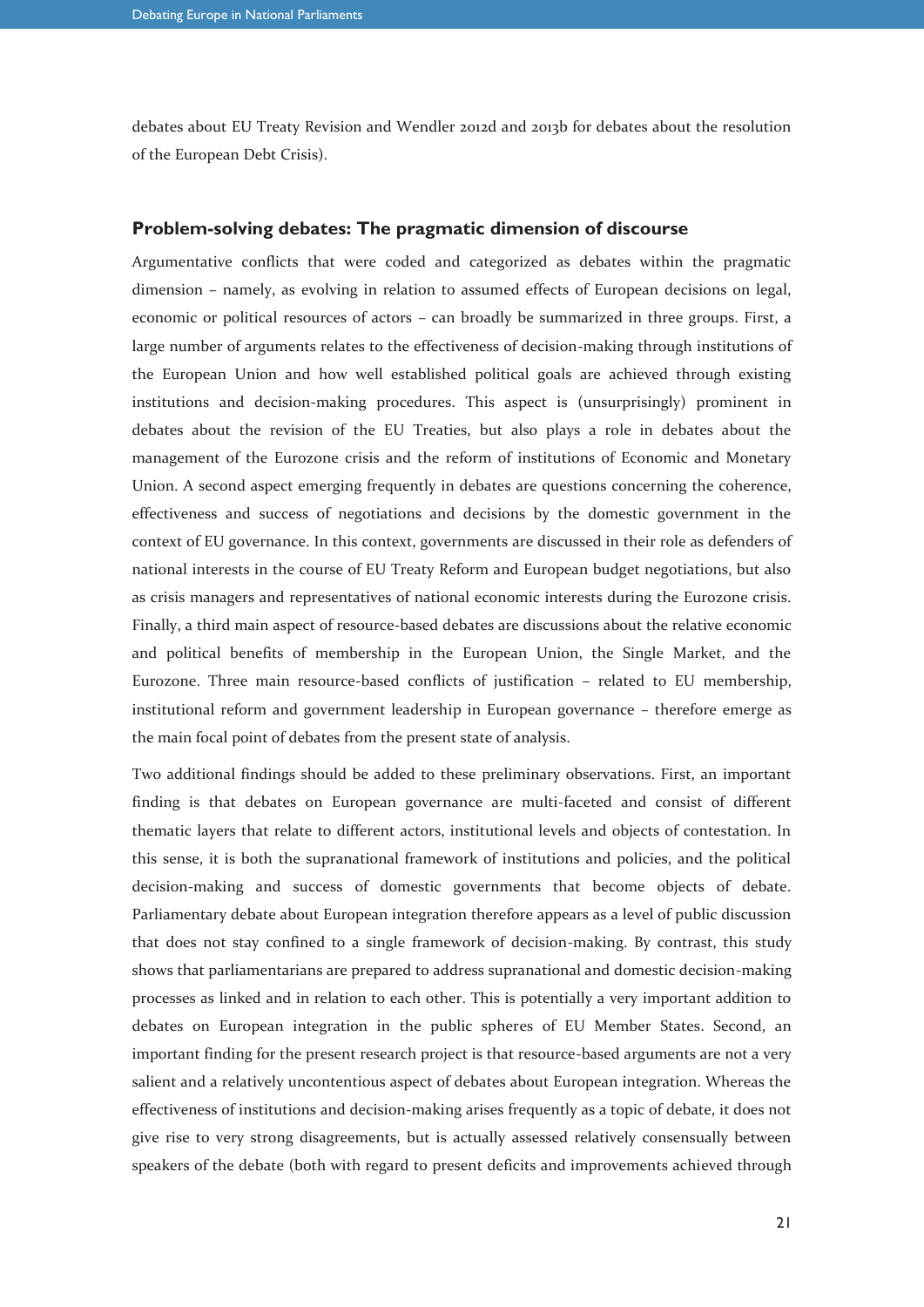Treaty Reform and institutional change of the Eurozone). Moreover, the economic and political benefits of European integration are not as salient in debates as expected – in fact, speakers mostly refer to the normative content of decisions than to actual goal attainment, as discussed in more detail in the next section. The success and clarity of government action in the EU holds a middle ground as a relatively frequent and obviously contentious object of debate, corresponding to the classical task of parliaments (and practically, of parliamentary oppositions) of holding domestic executives to account. This aspect is clearly and strongly polarized between the government and opposition camps in all cases.

### **Directional debates: Ethical justifications for political aims of European integration**

The empirical review of evaluative claims shows that a large part of controversies relates to the justification and contestation of normative goals and principles of European governance. Compared to the previously reviewed debates on resource-related questions, references to normative principles are relatively more frequent and also more strongly contested in the plenary debates reviewed for this study. Within this segment of debates, a variegated spectrum of quite different questions are discussed that are hard to subsume under one single category. The subsequent review therefore makes use of the discourse theoretical distinction between ethicalpolitical statements about principles and values, and moral claims referring to the legitimacy and justice of institutional arrangements.

In this sense, ethical-political claims can be summarized in three groups. First, principled statements about social values such as solidarity, social cohesion and equality are found throughout the different thematic subsections of debates, referring primarily to the Charter of Fundamental Rights and social values enshrined in the European Treaties. However, they are also frequent in statements considering the effect of Eurozone crisis management and institutional innovations such as the Fiscal Pact or European Stability Mechanism in relation to questions of social solidarity. Second, principles of economic governance are an important point of reference for speakers in many debates, resulting in disputes about the correct balance between the core principles of "stability" and "solidarity" in debates about the Eurozone crisis and references to market freedom and regulation as points of reference for the revision of the EU Treaties. These references constitute a sizable portion of evaluative claims and were generally observed more frequently than statements discussing the allocation of competences between the domestic and supranational level. In this sense, it therefore appears justified to understand a considerable part of normative disputes as "directional debates" discussing the principal aims and goals of European governance, but not actually contesting the existence or present scope of supranational competences. This important part of controversies, in other words, revolves around the question "what kind of Europe" should be put in place, not "how much Europe" there should be. Finally, a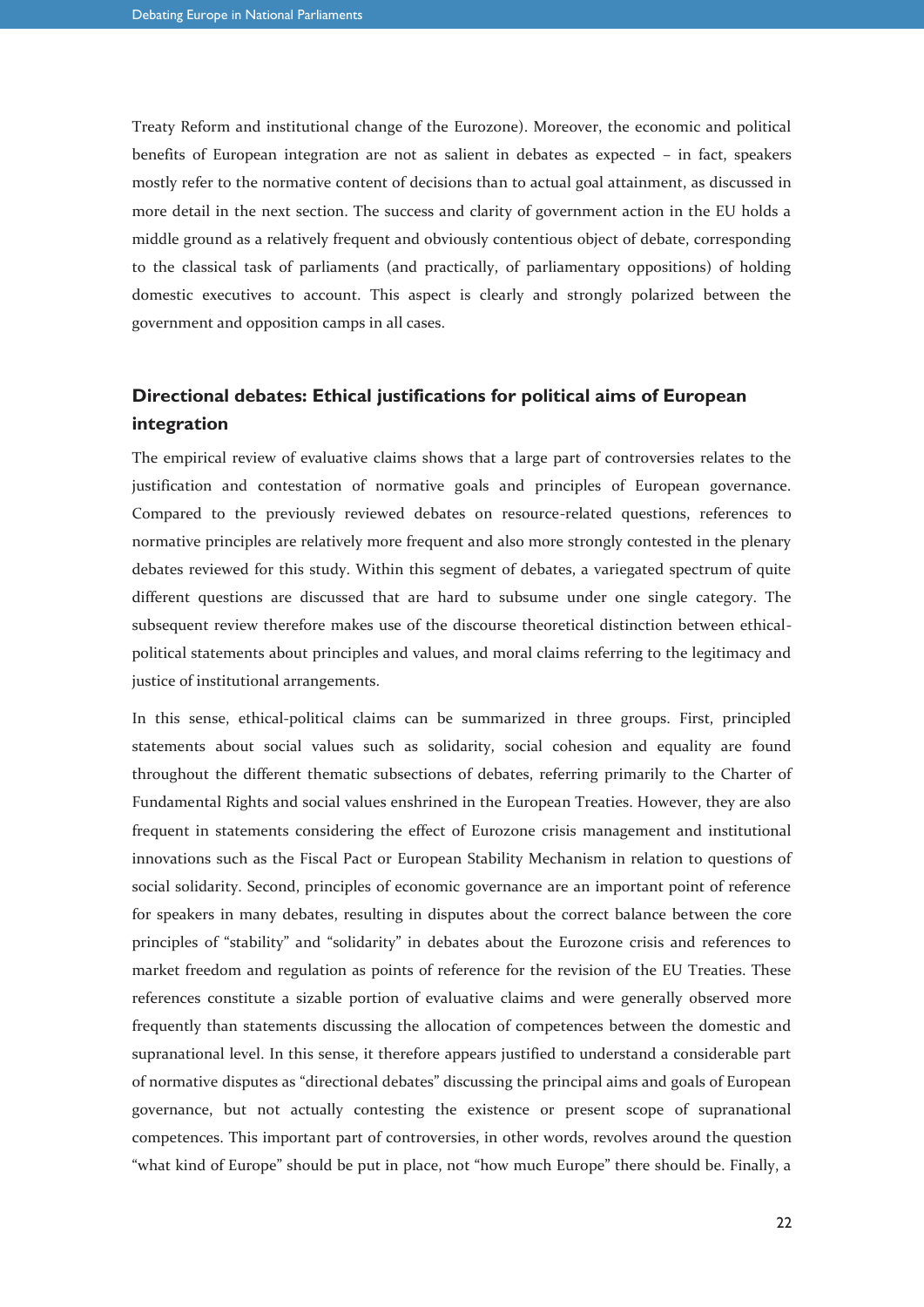third group of ethical claims extends the assessment of normative principles by relating and linking them to concepts and symbols of collective identity of social communities, such as statements establishing (or denying) a link between the Single Market order to the concept of the social market economy in Germany, insisting on a tension between European Foreign Policy and Austrian neutrality, by relating the Charter of Fundamental Rights to a heritage of French or European civilizational values, or rejecting it on the grounds of Common Law traditions. In the overall assessment, however, statements proposing a concept of collective identity as the argumentative reason for the endorsement or rejection of European policies or institutions were relatively rare. Nevertheless, the existing findings suggest that parliamentary speakers engage in strongly value-based debates, by justifying, assessing and contesting both constitutional and policy-specific elements of European governance through references to principled values to which they subscribe as relevant a priori, independently of actual gains of resources or the instrumental solution of problems. Debates on European governance are therefore clearly not confined to technocratic questions, but relate to normative key terms of political discourse that are also found at the domestic level, particularly through reference to social and economic principles.

#### **Legitimacy debates: The moral dimension of discourse**

Another important aspect of norms-based debates evolves within the moral dimension of discourse. The empirical review shows that arguments that refer to general principles of justice and legitimacy are a frequently used, and generally strongly contested element of debates that indicates what sort of legitimacy principles can successfully be defended or contested in various national contexts of debate. This category of arguments can be roughly summarized in three groups of claims: First, the legitimacy gained for the European Union from the involvment of parliaments – both at the supranational level of the EP and through domestic legislatures – is an important and somewhat obvious point of reference in debates, particularly in debates on EU Treaty revision but also the management of the Eurozone crisis. An interesting finding is that the assessment of parliamentary legitimization is equally prominent but contested in very different intensities in a comparison of debates in the four legislatures. Second, the legitimacy of ratification procedures in the course of EU Treaty revision and changes in the governance of the Eurozone such as the ESM are an important focal point of debates, although this topic gives rise to very different patterns of contestation in the four cases analyzed. Finally, the assessment of institutional arrangements in relation to normative standards of justice is an important point of reference not just for controversies about EU Treaty revision, but also an important element of debates on the Eurozone crisis. In this sense, the defence of austerity programs and the case for a "Stability Union" by speakers of the government majority in the German Bundestag is striking by not primarily referring to economic gains or political interests. Most speakers make the case that the current management of the Eurozone crisis is normatively justified by establishing a set of rights and obligations between all members of the currency union and therefore establishing a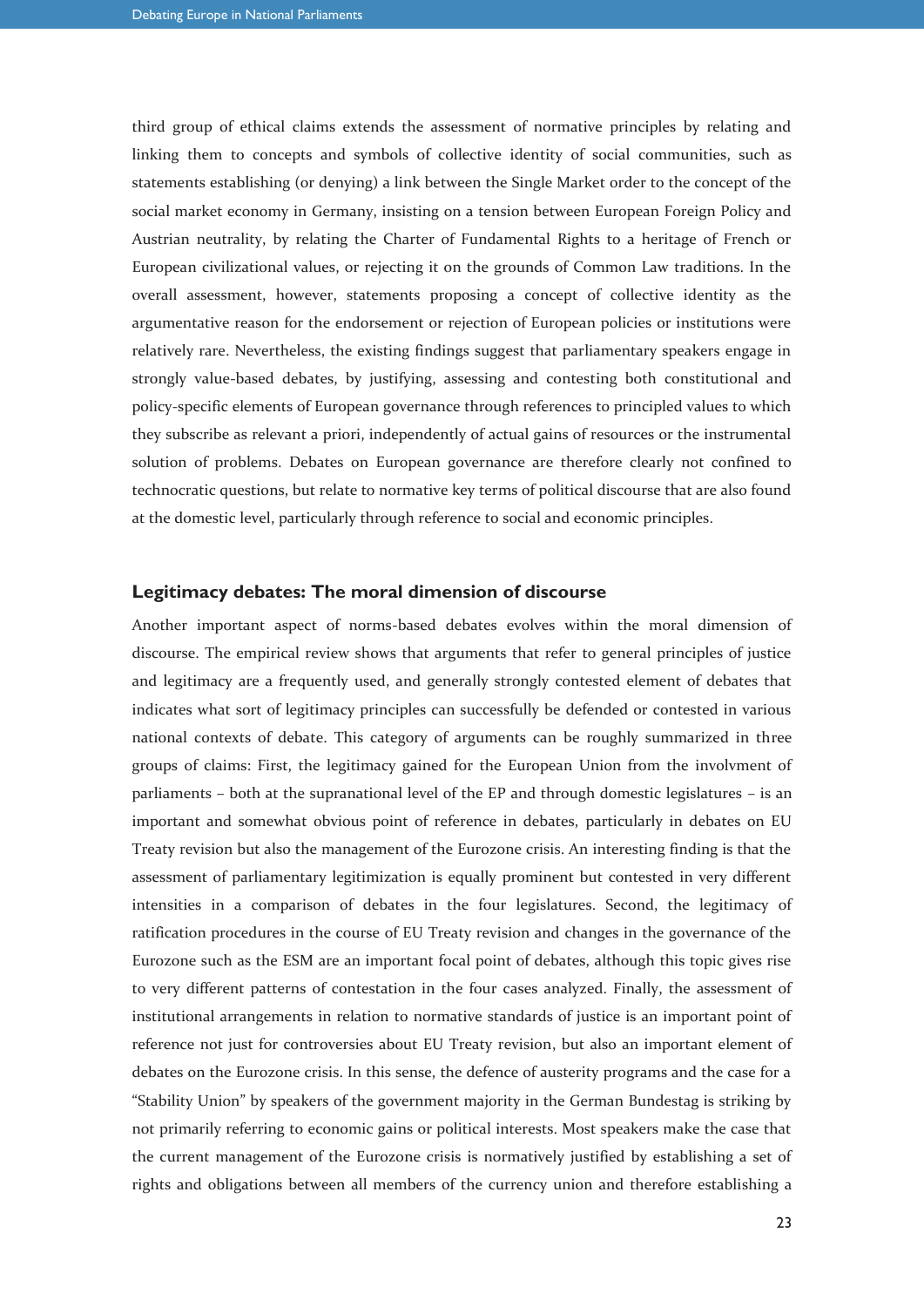just and morally appropriate set of mutual relationship between Member States. This contrasts with many references to the lack of justice in current austerity programs expressed by other speakers, qualifying controversies about the management of the Eurozone as essentially focused on normative arguments and conflicts.

While this overview cannot engage in the detailed description of the thematic contents of the debates analysed so far, the main result is that norms play a central role in the argumentative structure of debates: Whereas resource-based arguments about the effectiveness of negotiation strategies, institutions and decision-making and about the actual benefits of European integration play a role in parliamentary debates, they appear less prominent and contested than argumentative conflicts concerning the normative goals and principles of European governance. In this sense, particularly 'directional debates' concerned with the key goals of social regulation, economic management and external action, and 'legitimacy debates' related to the institutional construction and procedural legitimization of the European Union give rise to prominent and contentious debate. This observation gives support to the view that at least at the level of public discourse between political elites, the European Union has gone beyond the stage of a regime for the functional cooperation of states based on output-legitimacy (Majone 1998, Moravcsik 2002). In the light of the debates analyzed here, the European Union assumes the quality of a supranational polity that requires democratic legitimacy and public deliberation about its principal social and economic goals.

# *4.3 Contestation: Patterns of political polarization in debates about European governance*

Just like the discursive dimension, the contestation aspect of debates is assessed through a mixedmethod approach that makes use both of a statistical evaluation of party positions, and the more in-depth qualitative review of disagreements within different modes of polarization. Taking up the four main forms of polarization discussed at the outset, the subsequent section gives an overview of some of the main findings (for more details, see Wendler 2012b, 2012d, and 2013b).

#### **The default mode: Government vs. Opposition and Left/Right politics**

From a general point of view, the antagonism between the government majority and parliamentary opposition is a plausible, but relatively rough model for the overall description of polarization in European debates: While government parties generally express positive views about European governance, opposition parties generally seek to criticize it. An additional observation, however, is that this kind of polarization occurs in a much stronger and clearer form in debates about domestic actors and institutions in relation to European governance than supranational institutions and policies (cp. Wendler 2011, 2012b). Here, this pattern of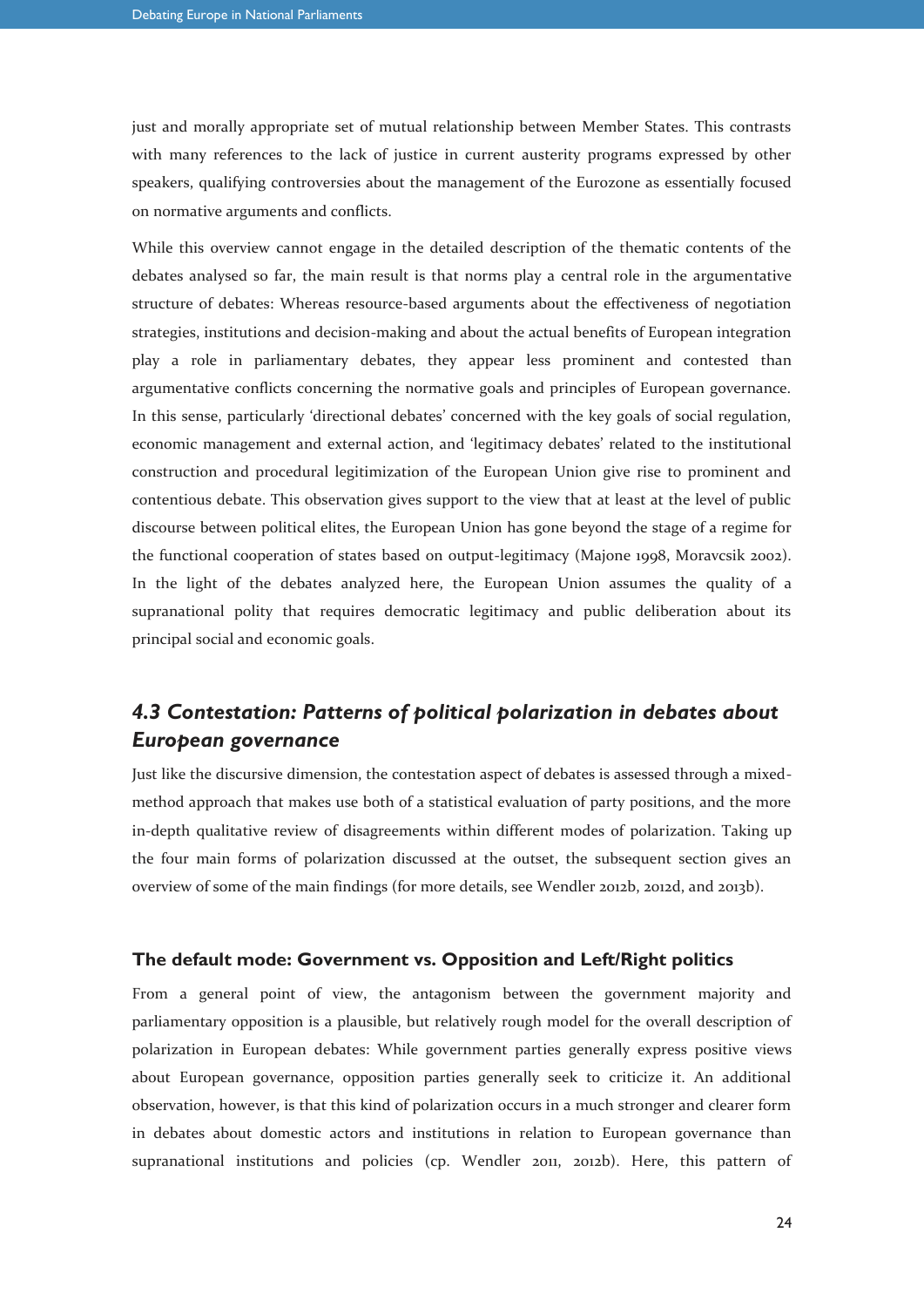polarization appears more conditional on the subject and is in some cases replaced by more variegated patterns, particularly when government and opposition parties agree on steps towards the reform of the European Treaties. Clear and unsurprising cases of government/opposition politics, however, turn up whenever the consistency, clarity and effectiveness of British, German, French or Austrian government policy is debated. Concerning the hypotheses, it therefore turns out that not all, but a significant part of controversies within the pragmatic dimension are contested through this type of polarization. Beyond these broad patterns, particularly the review of controversies within the ethical dimension of debates proves useful to differentiate ideological stances of parties in the debate. In this context, the above discussion of key arguments and conflicts should already have made clear that important parts of these controversies evolve along thematic lines that resonate strongly with party stances along the left/right spectrum, particularly its economic dimension between the principles of market freedom and state regulation. However, the enshrinement of individual rights and cultural values also emerge as an additional type of polarization between culturally libertarian and more traditionalist parties.

#### **Supranationalism vs. national sovereignty: a new cleavage?**

Compared to the previously discussed two modes of conflict, only relatively few cases are observed where established patterns of political polarization are transformed into new types of contestation within a sovereignty/integration dimension. However, an important observation is arguments within the moral dimension of justification – particularly those concerned with the legitimacy of institutional arrangements in the European Union – are not adapted to the left/right dimension but polarized in very different forms in the countries compared. The most plausible pattern for the interpretation of polarization at this level, however, is an "Inverted U" model where ideologically radical parties from both sides of the political spectrum question the overall justice and legitimacy of EU institutions that are defended by the mainstream. Finally, the emergence of a non-party mode of polarization – where individual groups of speakers across and within party groups argue against each other – is the rarest of the four modes of conflict reviewed here and occurs almost exclusively in debates of the British House of Commons. By contrast, in practically all other cases parliamentary groups appear very successful in either confining the allocation of speaking time to leaders of the party group, or managing to hide internal disagreements.

Summing up, it appears from the present state of analysis that most conflicts arising from the process of Europeanization are politically 'domesticated' in the sense that they are translated into established patterns of political polarization at the level of domestic parliamentary debate. Particularly two modes of conflict – namely, the interaction between the government majority and parliamentary opposition, and the polarization of parties within the left/right dimension – are most prevalent. In contrast, the emergence of party polarization within a distinct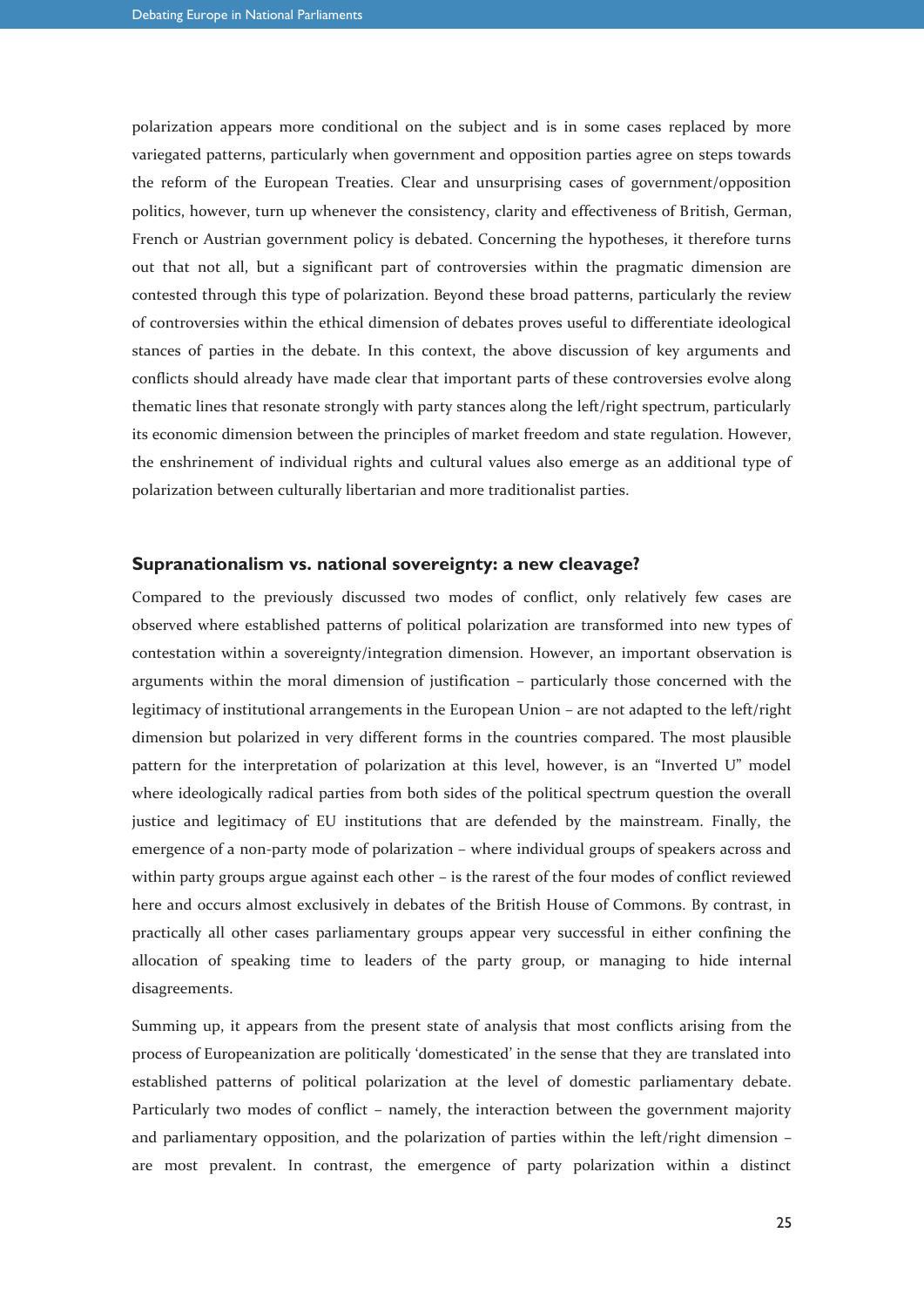integration/sovereignty dimension only arises in specific cases and dependent on specific national context conditions, and the non-party mode is only rarely observed. This observation challenges assumptions about the transformative effect of European integration on party competition at the domestic level, at least for the parliamentary arena where arguably strong institutional and party political incentives exist to adapt questions of supranational governance to established patterns of domestic political contestation. Moreover, this observation can also be seen as positive news for the perspective of an increased public debate about European governance, and its subsequent democratization: As parliaments engage in at least some degree of public debate about institutions and policies of the European Union, speakers within the parliamentary arena take up modes of political conflict that are mostly familiar from domestic party politics, and therefore likely to be understood and correctly interpreted by voters observing such debates.

#### **5. Conclusions**

The research project summarized in this paper suggests three findings for the forthcoming research debate about the Europeanization of national parliaments. First, the most basic finding is that there are now a considerable number of plenary debates of national parliaments about the issue of European integration with significant disagreement between involved speakers. This opens up a whole range of insights about the stances of political parties with regard to supranational decision-making at the level of the EU and exposing their disagreements and competition on this issue through direct argumentative exchanges in the parliamentary arena. This aspect of the Europeanization of national parliaments has only begun to be recognized in the most recent contributions to the relevant literature.

Second, concerning the content of debates, the study gives substance to the assumption that contentious debates about European integration do not just relate to the acceptance or rejection of supranational institutions and decision-making, but evolve through different thematic layers that relate mainly to three issues: the consistency and effectiveness of action by domestic executives in European decision-making, the substantive goals and principles of EU governance, and the legitimacy and problem-solving capacity of supranational institutions and their legitimization at the domestic level. Although observable patterns of political polarization between parliamentary parties differ across these thematic layers, an overall finding is that a great part of political conflict is 'domesticated' within debates – ie., translated into established modes of polarization between the government majorities and opposition parties, and between parties within the left/right spectrum. This is an important addition to the literature on party politics in the EU, and a relevant argument for normative debates about the democratization of EU governance through increased party competition and parliamentary debate.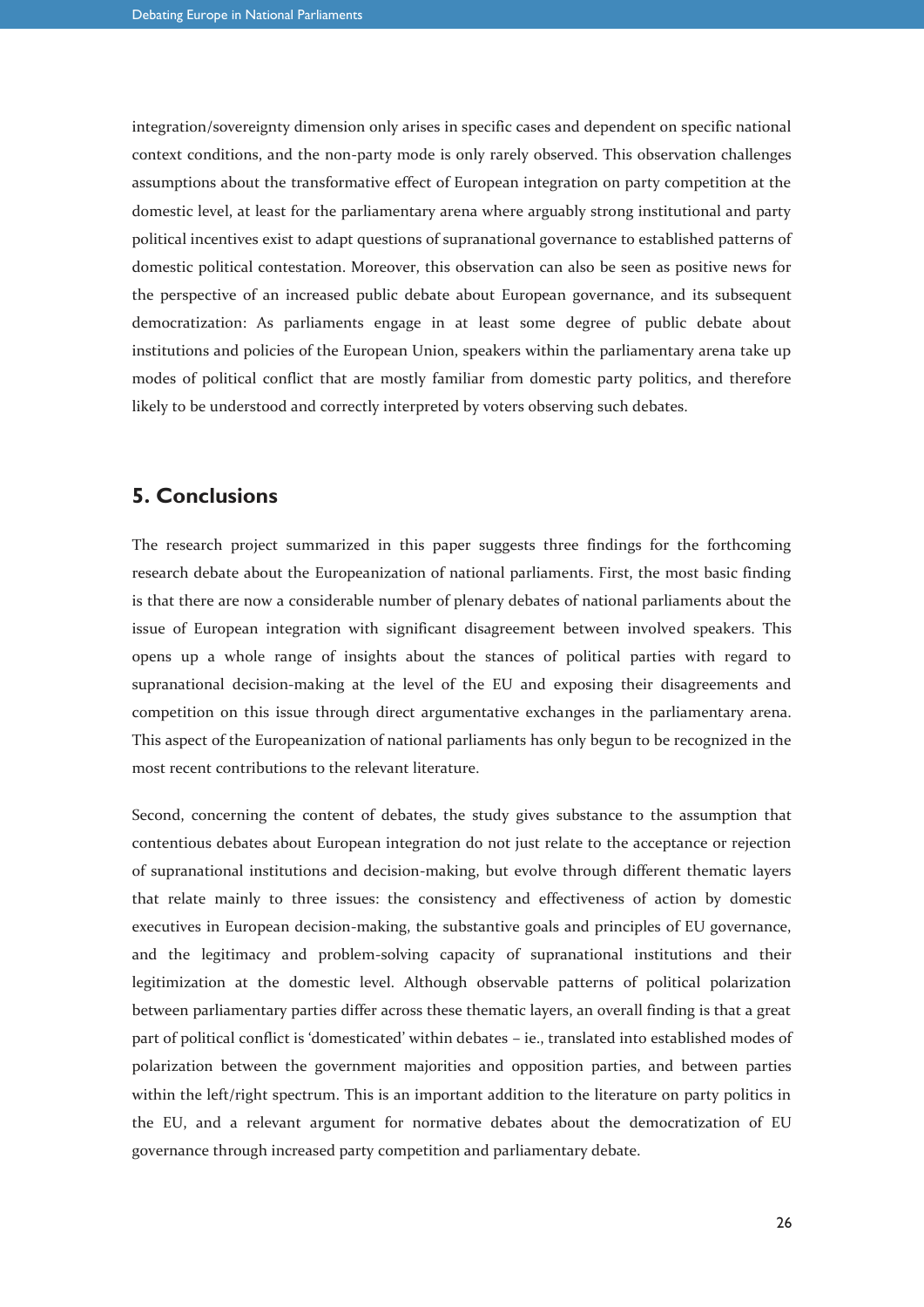Finally, the existing results suggest that the modes of polarization between parliamentary parties vary significantly in a comparison of thematic segments of debates, and in relation to the discursive, actor-related and institutional variables considered in this study. Through the review of case studies, it was shown that the most important factor for the emergence of different types of polarization is the discursive construction of adaptational changes for the domestic polity through European integration – or, more precisely, the institutional level of reference (domestic/supranational) and discourse type (pragmatic/ethical/moral) that is chosen to present or contest argumentative justifications for European integration. In this sense, pragmatic problem-solving debates are broadly linked to debates in the government/opposition mode, whereas conflicts at the ethical level of discourse are generally indicative of more ideological party political disputes in the left/right dimension. Disputes at the moral level of discourse that concern the legitimacy and justice of institutional arrangements and decisions represent a special case. They emerge through more atypical, country-specific patterns of polarization within the pro- /anti-EU dimension and non-party mode. Whereas these links between the dimensions of argumentative justification and polarization can be shown across cases, comparative differences emerge with regard to the intensity to which these are activated. Here, both party political factors (particularly the strength and constellation of ideological differences between parties of the government and opposition camp) and institutional variables (particularly the management of parliamentary procedure and the constitutional position of parliament within the domestic polity) can be shown to influence the way to which different modes of polarization are activated within parliamentary discourse. Parliamentary debate about European integration, therefore, ultimately presents itself as another case of differential Europeanization: Across cases, a shared set of challenges and opportunities for debate is created through developments of the EU polity that, however, result in different scenarios of political conflict depending on the case-specific constellation of political actors, discursive strategies, and institutionally prescribed rules of interaction.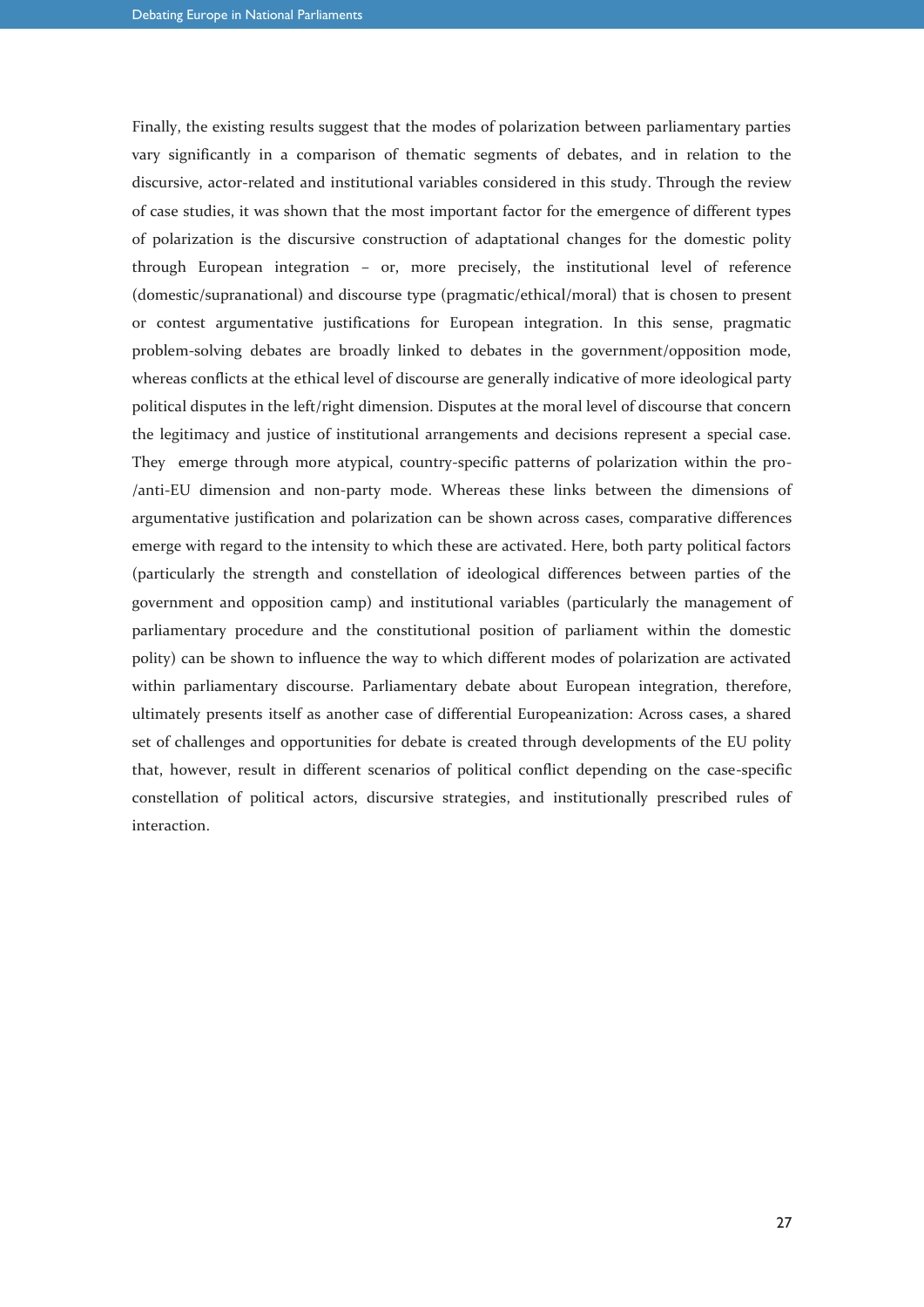#### **Bibliography**

Arter, David (ed.) (2007). *Comparing and Classifying Legislatures*. Routledge.

- Auel, Katrin (2007). 'Democratic Accountability and National Parliaments: Redefining the Impact of Parliamentary Scrutiny in EU Affairs', *European Law Journal*, 13(4), 487-504.
- Auel, Katrin, and Raunio, Tapio (eds) (2012). 'National Parliaments, Electorates and EU Affairs', Online Working Paper, *IHS Political Science Series*, 129, Vienna, online: [http://www.ihs.ac.at/publications/pol/pw\\_129.pdf](http://www.ihs.ac.at/publications/pol/pw_129.pdf)
- Beichelt, Timm (2012). 'Recovering Space Lost? The German Bundestag`s New Potential in European Politics', *German Politics*, 21(2), 143-60.
- Benz, Arthur and Auel, Katrin (eds) (2005). 'Special Issue on the Europeanisation of parliamentary democracy', *Journal of Legislative Studies*, 11(3/4).
- Börzel, Tanja (2002). 'Pace-setting, Foot-dragging, and Fence-sitting: Member State Responses to Europeanization', *Journal of Common Market Studies*, 40(2), 193-214.
- Börzel, Tanja (2005). 'Europeanization: How the European Union Interacts with its Member States', in Bulmer, Simon and Lequesne, Christian (eds) *The Member States of the European Union*, (Oxford: Oxford University Press), 45-77
- Börzel, Tanja and Risse, Thomas (2007). 'Europeanization: The Domestic Impact of European Union Politics', in Jorgensen, Knud, Pollack, Mark and Rosamond, Ben (eds) *Handbook of European Union Politics*, (London), 483-504.
- Börzel, Tanja and Sprungk, Carina (2007). 'Undermining Democratic Governance in the Member States? The Europeanization of National Decision-Making', in Holzhacker, Ronald and Albaek, Erik (eds) *Democratic Governance and European Integration. Linking Societal and State Processes of Democracy* (Cheltenham), 113-36.
- Bulmer, Simon (2007). 'Theorizing Europeanization', in Graziano, Paolo and Vink, Maarten (eds) *Europeanization. New Research Agendas* (Basingstoke), 46-58.
- Crespy, Amandine and Gajewska, Katarzyna (2010). 'New Parliament, New Cleavages after the Eastern Enlargement? The Conflict over the Services Directive as an Opposition between the Liberals and the Regulators', *Journal of Common Market Studies*, 48(5), 1185-1208.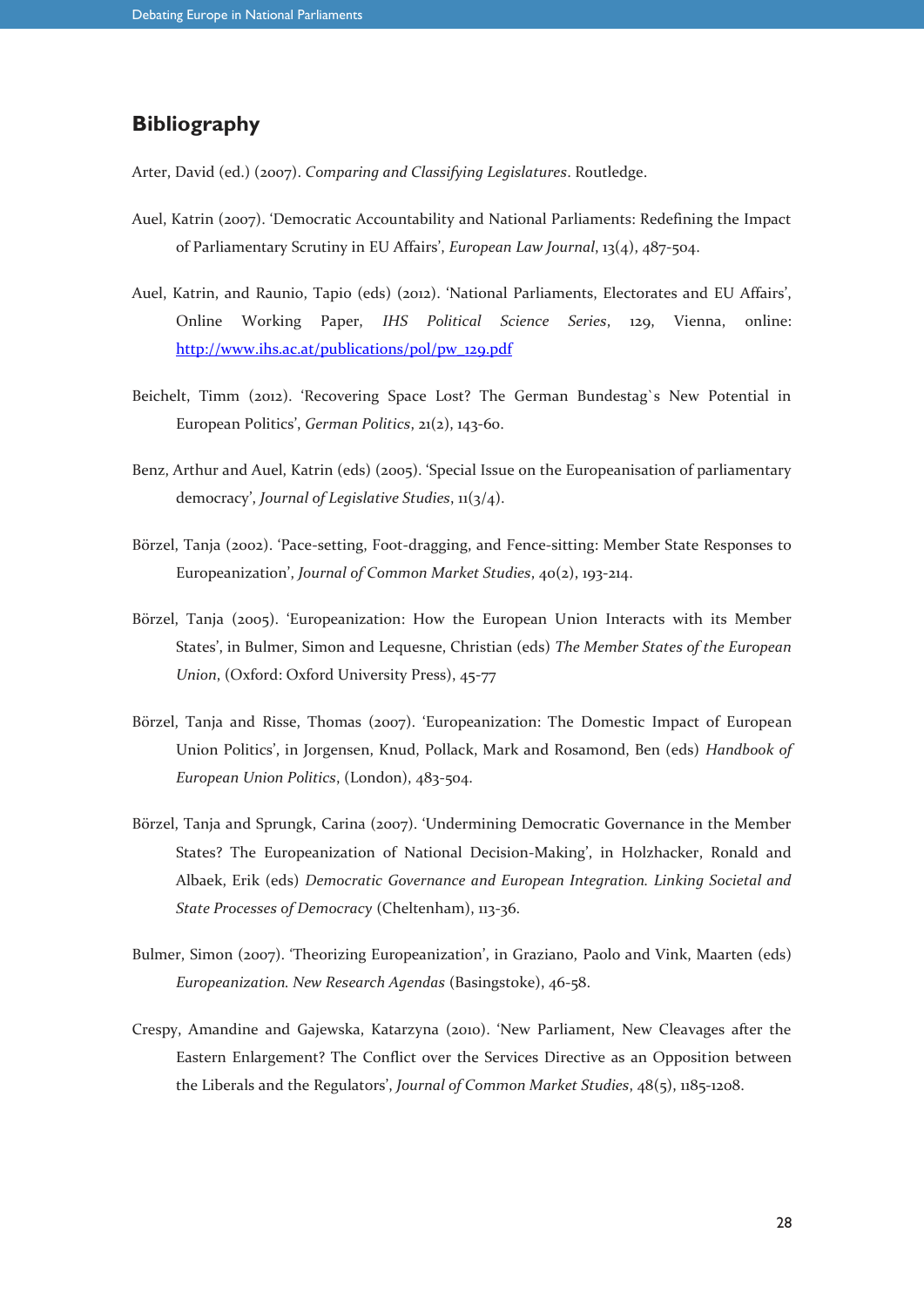- Daase, Christopher, Nullmeier, Frank and Geis, Anna (eds) (2012). 'Der Aufstieg der Legitimitätspolitik. Rechertfertigung und Kritik politisch-ökonomischer Ordnungen', *Special Issue of Leviathan*, 27.
- Ecker-Ehrhardt, Matthias (2007). *Rhetorik der Osterweiterung. Politisches Argumentieren mit Normen, Kausalitäten, Gemeinschaftlichkeiten* (Baden-Baden: Nomos).
- Eriksen, Erik and Fossum, Jon (2002). 'Democracy through Strong Publics in the European Union?', *Journal of Common Market Studies*, 40(3), 401-24.
- Goetz, Klaus and Meyer-Sahling, Jan-Hinrik (2008). 'The Europeanisation of National Political Systems: Parliaments and Executives', *Living Reviews on European Governance*, 3(2), online: [http://europeangovernance.livingreviews.org/Articles/lreg-2008-2/download/lreg-2008-](http://europeangovernance.livingreviews.org/Articles/lreg-2008-2/download/lreg-2008-2Color.pdf) [2Color.pdf](http://europeangovernance.livingreviews.org/Articles/lreg-2008-2/download/lreg-2008-2Color.pdf) (last access: 14 August 2013).
- Habermas, Jürgen (1991). 'Vom pragmatischen, ethischen und moralischen Gebrauch der praktischen Vernunft', in *Erläuterungen zur Diskursethik* (Frankfurt), 100-118.
- Helbling, Marc, Hoeglinger, Domiinic and Wüest, Bruno (2010). 'How Political Parties Frame European Integration', in *European Journal of Political Research*, 49, 496-521.
- Hix, Simon (2006). 'Why the EU needs (Left-Right) Politics? Policy Reform and Accountability are Impossible Without It', Notre Europe (eds) *Politics: The Right or the Wrong Sort of Medicine for the EU?*, Policy Paper No. 19, pp. 1-27, Brussels, online: [http://personal.lse.ac.uk/hix/Working\\_Papers/NotreEurope\\_Hix%20\\_Bartolini.pdf](http://personal.lse.ac.uk/hix/Working_Papers/NotreEurope_Hix%20_Bartolini.pdf) (last access: 14 August 2013)
- Hix, Simon (2009). *What's Wrong with the European Union and How to Fix It*, Cambridge: Polity Press.
- Hix, Simon, Noury, Abdul and Gérard, Roland (2007). *Democratic Politics in the European Parliament*. Cambridge: Cambridge University Press.
- Holzhacker, Ronald (2007a). 'National Parliamentary Scrutiny: Comparing Rules, Institutions, and Behaviour', in Holzhacker, Ronald and Albaek, Erik (eds) *Democratic Governance and European Integration. Linking Societal and State Processes of Democracy* (Cheltenham), 180-206.
- Holzhacker, Ronald (2007b). 'Parliamentary Scrutiny', in Graziano, Paolo and Vink, Maarten (eds) *Europeanization. New Research Agendas* (Basingstoke), 141-53.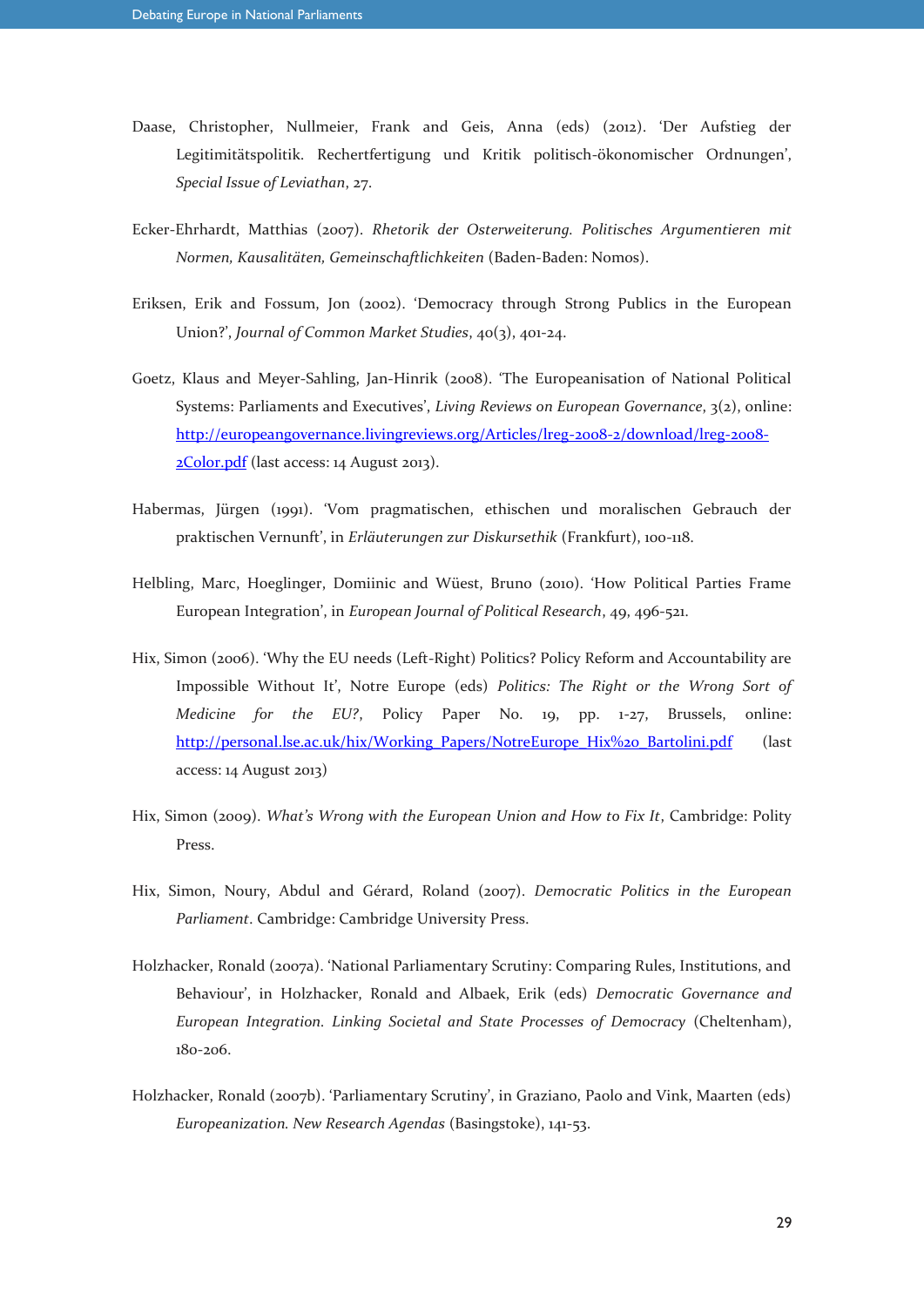- Hooghe, Liesbet and Marks, Gary (2008). 'A Postfunctionalist Theory of European Integration: From Permissive Consensus to Constraining Dissensus', *British Journal of Political Science*, 39(1), 1-23.
- Hooghe, Liesbet, Marks, Gary and Wilson, Carole (2004). 'Does Left/Right Structure Party Positions on European Integration?', in Marks, Gary and Steenbergen, Marco (eds) *European Integration and Political Conflict* (Cambridge University Press), 120-40.
- Koopmans, Ruud and Statham, Paul (2010). 'Theoretical Framework, Research Design, and Methods', in Koopmans, Ruud and Statham, Paul (eds) *The Making of a European Public Sphere* (Cambridge University Press), 34-62.
- Kriesi, Hanspeter, Grande, Edgar, Lachat, Romain, Dolezal, Martin, Bornschier, Simon and Frey, Timotheos (2008) *West European Politics in the Age of Globalization* (Cambridge University Press).
- Ladrech, Robert (2010). *Europeanization and National Politics* (Palgrave: Basingstoke).
- Lerch, Marika and Schwellnus, Guido (2006). 'Normative by Nature? The Role of Coherence in Justifying the EU's External Human Rights Policy, *Journal of European Public Policy*, 13(2), 304-21.
- Maatsch, Aleksandra (2010). 'Between an Intergovernmental and a Polycentric European Union: National Parliamentary Discourses on Democracy in the EU Ratification Process', *RECON WP* 2010/18, [http://www.reconproject.eu/main.php/RECON\\_wp\\_1018.pdf?fileitem=5456416](http://www.reconproject.eu/main.php/RECON_wp_1018.pdf?fileitem=5456416) (last access: 14 August 2013)
- Maastsch, Aleksandra (2013). 'Are We All Austerians Now? An Analysis of National Parliamentary Parties' Positioning on Anti-Crisis Measures in the Eurozone, *Journal of European Public Policy*, DOI: 10.1080/13501763.2013.829582.
- Majone, Giandomenico (1998). 'Europe's "Democratic Deficit": The question of Standards', *European Law Journal*, 4(1), 5-28.
- Manners, Ian (2011). 'Un-National Normative Justification for European Union Foreign Policy', in Neyer, Juergen and Wiener, Antje (eds) *Political Theory of the European Union* (Oxford: Oxford University Press), 47-68.
- Marks, Gary (2004). 'Conclusion', in Marks, Gary and Steenbergen, Marco (eds) *European Integration and Political Conflict* (Cambridge: Cambridge University Press), 235-59.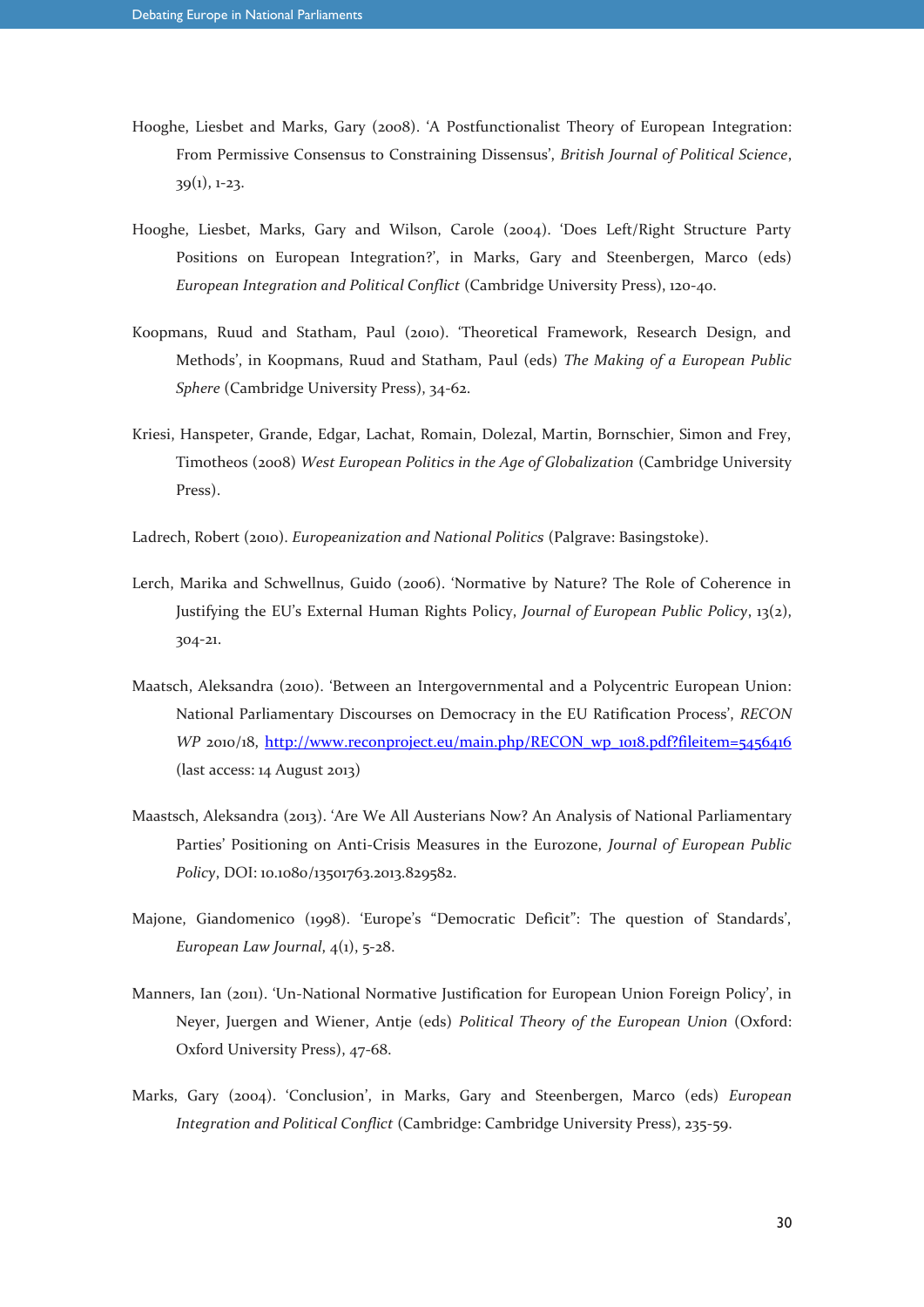- Marks, Gary and Steenbergen, Marco (eds) (2004). *European Integration and Political Conflict*. Cambridge: Cambridge University Press.
- Moravcsik, Andrew (2002) 'In Defence of the Democratic Deficit', *Journal of Common Market Studies*, 20(4), 603-24.
- Neyer, Juergen (2011) 'Europe's Justice Deficit: Justification and Legitimacy in the European Union', in Neyer, Jürgen and Wiener, Antje (eds) *Political Theory of the European Union* (Oxford: Oxford University Press), 169-86.
- Neyer, Jürgen (2006). 'The Deliberative Turn in Integration Theory', in *Journal of European Public Policy*, 13(5), 779-91.
- O'Brennan, John and Raunio, Tapio (eds) (2007). *National Parliaments within the Enlarged European Union*, (London)
- Pollak, Johannes and Slominski, Peter (2009). 'Zwischen De- und Reparlamentarisierung der österreichische Nationalrat und seine Mitwirkungsrechte in EU-Angelegenheiten', *Österreichische Zeitschrift für Politikwissenschaft* (ÖZP), 38(2), 193-212.
- Raunio, Tapio (2009). 'National Parliaments and European Integration: What We Know and Agenda for Future Research, *Journal of Legislative Studies*, 15(4), 317-34.
- Raunio, Tapio (2011). 'The Gatekeepers of European Integration? The Functions of National Parliaments in the EU Political System', *Journal of European Integration*, 33(3), 303-21.
- Saalfeld, Thomas (2005). 'Deliberate Delegation or Abdication? Government Backbenchers, Ministers and European Union Legislation', *Journal of Legislative Studies*, 11(3/4), 343-71.
- Schmidt, Vivien (2006). *Democracy in Europe: The EU and National Polities*. Oxford: Oxford University Press.
- Schmidt, Vivien (2007). 'Trapped by Their Ideas: French Élites' Discourses of European Integration and Globalization, *Journal of European Public Policy*, 14(7), 992-1008.
- Schmidt, Vivien (2012). 'European Member State Elites' Diverging Visions of the European Union: Diverging Differently since the Economic Crisis and the Libyan Intervention?', *Journal of European Integration*, 34(2), 169-190.
- Sjursen, Helene (2002). 'Why Expand? The Question of Legitimacy and Justification in the EU's Enlargement Policy', *Journal of Common Market Studies*, 40(3), 491-513.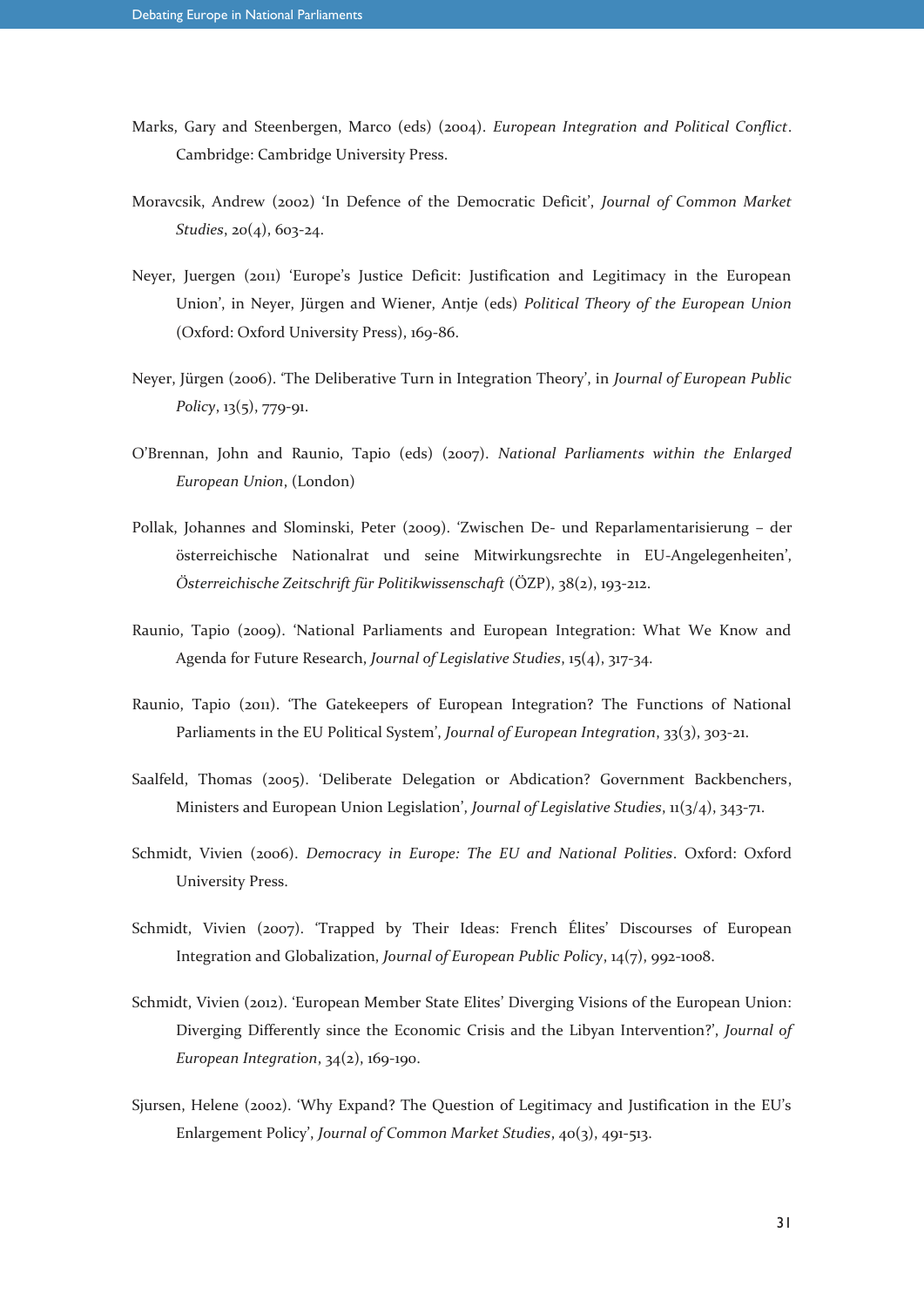- Statham, Paul, Koopmans, Ruud, Tresch, Anke and Firmstone, Julie (2010). 'Political Party Contestation: Emerging Euroscepticism or a Normalization of Eurocriticism?' in Koopmans, Ruud and Statham, Paul (eds) *The Making of a European Public Sphere* (Cambridge: Cambridge University Press), 245-76.
- Statham, Paul and Trenz, Hansjörg (2012). *The Politicization of Europe: Contesting the Constitution in the Mass Media* (Houndmills: Basingstoke).
- Wendler, Frank (2011). 'Contesting Europe, or Germany`s place in Europe? European Integration and the EU Policies of the Grand Coalition Government in the Mirror of Parliamentary Debates in the Bundestag', *German Politics*, 20(4), 486-505.
- Wendler, Frank (2012a). 'The Politicisation of European Treaty Reform. Public Justification and Party Polarisation in Debates About the Revision of the EU Treaties in the Bundestag and the House of Commons', *Discussion paper of the Social Science Research Center (WZB)*, available online, URL:<http://bibliothek.wzb.eu/pdf/2012/iv12-301.pdf> (last access: 14 August 2013).
- Wendler, Frank (2012b). 'Die Politisierung von Rechtfertigungen der europäischen Integration. Nationale Parlamentsdebatten zur Reform der EU-Verträge im Deutschen Bundestag und dem britischen House of Commons', in Geis, Anna, Nullmeier, Frank and Daase, Christopher (eds) *Der Aufstieg der Legitimitätspolitik. Rechtfertigung und Kritik politschökonomischer Ordnungen*, Special Issue of Leviathan, 27, 190-207.
- Wendler, Frank (2012d). 'Debating the European Debt Crisis: Government Leadership, Party Ideology, and Supranational Integration as Focal Points of Parliamentary Debates in Austria, Germany, and the United Kingdom', *ACES Working Paper Series*, online: [http://transatlantic.sais](http://transatlantic.sais-jhu.edu/ACES/ACES_Cases/ACES%20Cases%202012.3%20Wendler.pdf)[jhu.edu/ACES/ACES\\_Cases/ACES%20Cases%202012.3%20Wendler.pdf](http://transatlantic.sais-jhu.edu/ACES/ACES_Cases/ACES%20Cases%202012.3%20Wendler.pdf) (last access: 20 May 2013).
- Wendler, Frank (2013a). Sources of Contention about Europe. Theorizing mobilizing arguments in parliamentary debates as carriers for the politicization of European Treaty Reform, Paper presented at the 2013 EUSA conference, Baltimore, available from author on demand.
- Wendler, Frank (2013b). 'Contesting Leadership in the European Union. Problem-solving, Directional, and Legitimacy Debates in the German Bundestag on Resolving the European Debt Crisis', Working Paper, *Center for European and Mediterranean Studies*, New York University,  $\qquad \qquad \text{online:}$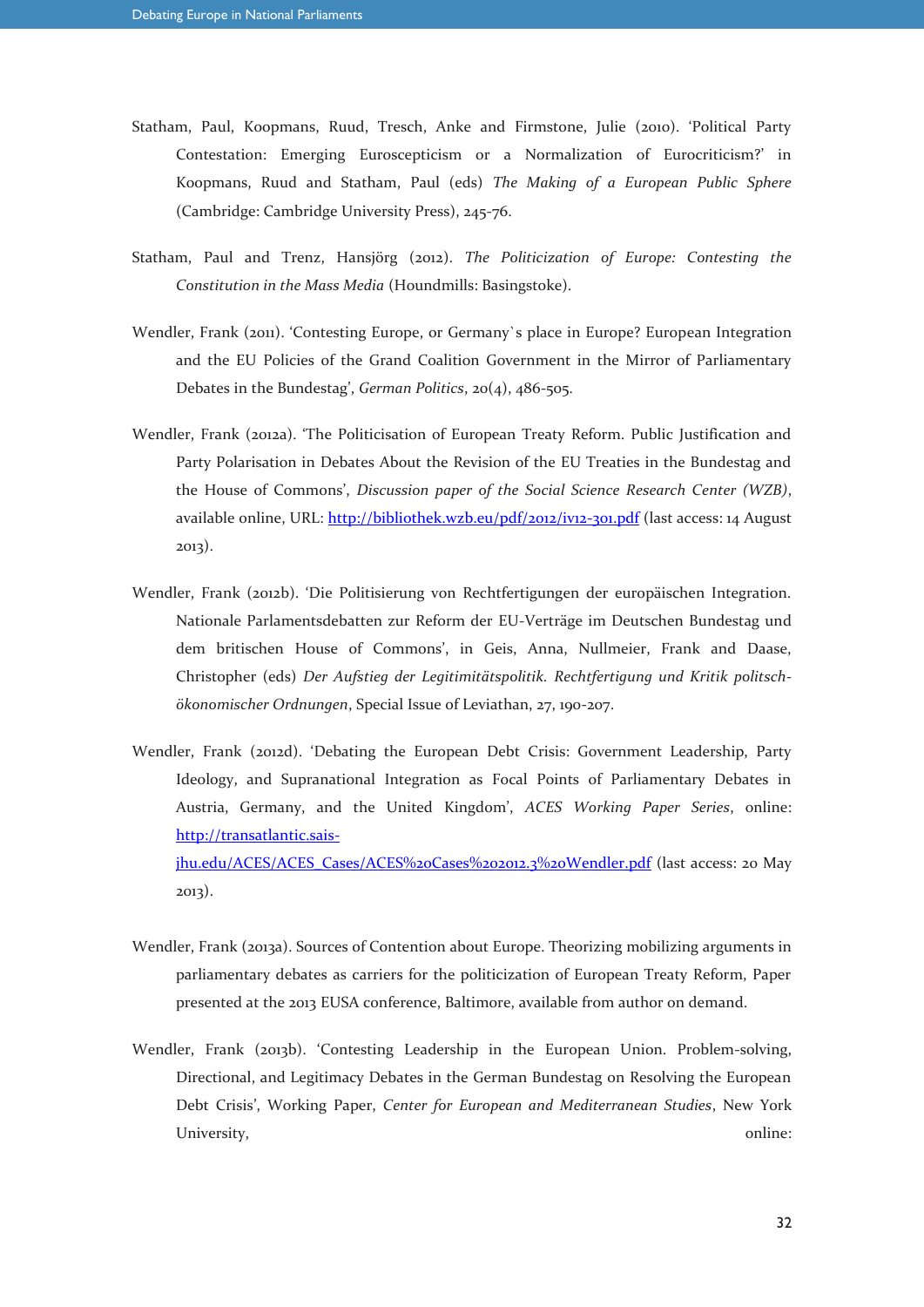[http://cems.as.nyu.edu/docs/CP/4751/GRevised\\_WendlerNYU\\_Working\\_Paper\\_CL-EL.ac-](http://cems.as.nyu.edu/docs/CP/4751/GRevised_WendlerNYU_Working_Paper_CL-EL.ac-2.pdf)[2.pdf](http://cems.as.nyu.edu/docs/CP/4751/GRevised_WendlerNYU_Working_Paper_CL-EL.ac-2.pdf) (last access: 14 August 2013).

- Wendler, Frank (2013c). When Europe Hits Parliament. Explaining Variation in the Communicative Responses of Four EU Member States Legislatures to European Integration, Paper presented at the 2013 Conference of Europeanists, Council of European Studies, Amsterdam, manuscript available from author on request.
- Wendler, Frank (2013d). 'Challenging Domestic Politics? European Debates of National Parliaments in Germany, the United Kingdom and France', *Journal of European Integration*, 35(7), 801-18.
- Wendler, Frank (2014) 'Justification and Political Contention in National Parliamentary Debates on EU Treaty Reform, *Journal of European Public Policy*, forthcoming (accepted for publication December 2013).
- Zürn, Michael and de Wilde, Pieter (2012). 'Can the Politicization of European Integration be Reversed?', *Journal of Common Market Studies*, 50(s1), 137-53.